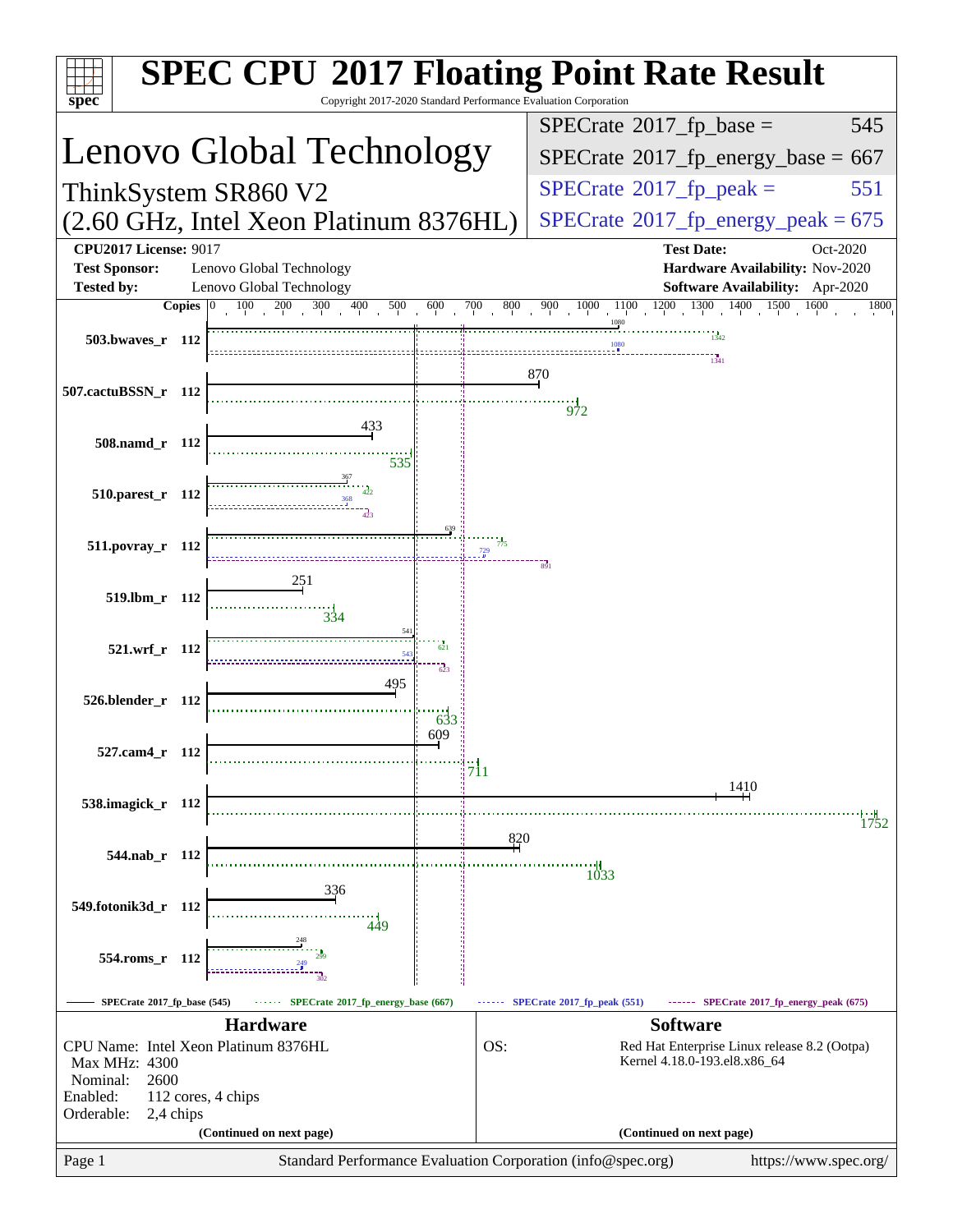| <b>SPEC CPU®2017 Floating Point Rate Result</b>                                                                                                                                                                                                                                                                                                                                                                                                                                            |                                                                |                                                                                                                                                                                                                                                                                                               |
|--------------------------------------------------------------------------------------------------------------------------------------------------------------------------------------------------------------------------------------------------------------------------------------------------------------------------------------------------------------------------------------------------------------------------------------------------------------------------------------------|----------------------------------------------------------------|---------------------------------------------------------------------------------------------------------------------------------------------------------------------------------------------------------------------------------------------------------------------------------------------------------------|
| Copyright 2017-2020 Standard Performance Evaluation Corporation<br>spec <sup>®</sup>                                                                                                                                                                                                                                                                                                                                                                                                       |                                                                | $SPECrate^{\circledast}2017$ _fp_base =<br>545                                                                                                                                                                                                                                                                |
| Lenovo Global Technology                                                                                                                                                                                                                                                                                                                                                                                                                                                                   |                                                                |                                                                                                                                                                                                                                                                                                               |
|                                                                                                                                                                                                                                                                                                                                                                                                                                                                                            |                                                                | $SPECTate^{\circ}2017$ _fp_energy_base = 667                                                                                                                                                                                                                                                                  |
| ThinkSystem SR860 V2                                                                                                                                                                                                                                                                                                                                                                                                                                                                       |                                                                | $SPECTate$ <sup>®</sup> 2017_fp_peak =<br>551                                                                                                                                                                                                                                                                 |
| (2.60 GHz, Intel Xeon Platinum 8376HL)                                                                                                                                                                                                                                                                                                                                                                                                                                                     |                                                                | $SPECTate$ <sup>®</sup> 2017_fp_energy_peak = 675                                                                                                                                                                                                                                                             |
| <b>CPU2017 License: 9017</b><br><b>Test Sponsor:</b><br>Lenovo Global Technology<br><b>Tested by:</b><br>Lenovo Global Technology                                                                                                                                                                                                                                                                                                                                                          |                                                                | <b>Test Date:</b><br>Oct-2020<br>Hardware Availability: Nov-2020<br>Software Availability: Apr-2020                                                                                                                                                                                                           |
| <b>Hardware (Continued)</b><br>Cache L1: $32$ KB I + 32 KB D on chip per core<br>$L2$ :<br>1 MB I+D on chip per core<br>L3:<br>38.5 MB I+D on chip per chip<br>Other:<br>None<br>384 GB (24 x 16 GB 2Rx8 PC4-3200AA-R)<br>Memory:                                                                                                                                                                                                                                                          | Compiler:                                                      | <b>Software (Continued)</b><br>$C/C++$ : Version 19.1.1.217 of Intel<br>$C/C++$<br>Compiler for Linux;<br>Fortran: Version 19.1.1.217 of<br><b>Intel Fortran</b>                                                                                                                                              |
| Storage:<br>1 x 960 GB SATA SSD<br>Other:<br>None                                                                                                                                                                                                                                                                                                                                                                                                                                          | Parallel:<br>Firmware:<br>File System:<br><b>System State:</b> | Compiler for Linux<br>N <sub>0</sub><br>Lenovo BIOS Version M5E107D 1.00 released Sep-2020<br>xfs<br>Run level 3 (multi-user)<br><b>Base Pointers:</b><br>64-bit<br>Peak Pointers:<br>64-bit                                                                                                                  |
|                                                                                                                                                                                                                                                                                                                                                                                                                                                                                            | Other:                                                         | jemalloc memory allocator V5.0.1<br>Power Management: BIOS set to prefer performance at the cost of additional power usage                                                                                                                                                                                    |
| Max. Power (W):<br>1024.9<br>158.92<br>Idle Power (W):<br>Min. Temperature (C): 21.31<br>Elevation (m):<br>43<br>Line Standard:<br>$220 \text{ V}$ / 50 Hz / 1 phase / 3 wires<br>Provisioning:<br>Line-powered                                                                                                                                                                                                                                                                            |                                                                |                                                                                                                                                                                                                                                                                                               |
| <b>Power Settings</b>                                                                                                                                                                                                                                                                                                                                                                                                                                                                      |                                                                | <b>Power-Relevant Hardware</b>                                                                                                                                                                                                                                                                                |
| Management FW: Version 1.00 of TGBT07M<br>Memory Mode: Normal                                                                                                                                                                                                                                                                                                                                                                                                                              | Details:                                                       | $1 \times 1800$ W (non-redundant)<br>Power Supply:<br>ThinkSystem 1800W Platinum Power Supply<br>4P57A26294                                                                                                                                                                                                   |
|                                                                                                                                                                                                                                                                                                                                                                                                                                                                                            | Backplane:                                                     | 8 x 2.5-inch HDD back plane<br>Other Storage:<br>None<br>4XB7A17089<br>Storage Model #s:<br>NICs Installed:<br>1 x ThinkSystem Ethernet 4-port Adaptor @ 1 Gb<br>NICs Enabled (FW/OS): 4/1<br>NICs Connected/Speed: 1 @ 1 Gb<br>Other HW Model #s:<br>1 x ThinkSystem SR860 V2 Performance Fan<br>Upgrade Kit |
| <b>Power Analyzer</b>                                                                                                                                                                                                                                                                                                                                                                                                                                                                      |                                                                | <b>Temperature Meter</b>                                                                                                                                                                                                                                                                                      |
| WIN:9888<br>Power Analyzer:<br>Hardware Vendor:<br>YOKOGAWA, Inc.<br>Model:<br>YokogawaWT310E<br>Serial Number:<br>C3UD17023E<br><b>Input Connection:</b><br>Default<br>Metrology Institute:<br><b>CNAS</b><br>Calibration By:<br>China CEPREI Laboratory<br>Calibration Label:<br>J202009040176A-0001<br><b>Calibration Date:</b><br>25-Sep-2020<br>PTDaemon <sup>™</sup> Version:<br>1.9.1 (a2d19f26; 2019-07-17)<br>Connected to PSU1<br>Setup Description:<br>(Continued on next page) | Model:                                                         | Temperature Meter: WIN:9889<br>Hardware Vendor:<br>Digi International, Inc.<br>DigiWATCHPORT_H<br>Serial Number:<br>COM <sub>1</sub><br><b>USB</b><br><b>Input Connection:</b><br>PTDaemon Version: 1.9.1 (a2d19f26; 2019-07-17)<br>50 mm in front of SUT main intake<br>Setup Description:                   |
| Page 2<br>Standard Performance Evaluation Corporation (info@spec.org)                                                                                                                                                                                                                                                                                                                                                                                                                      |                                                                | https://www.spec.org/                                                                                                                                                                                                                                                                                         |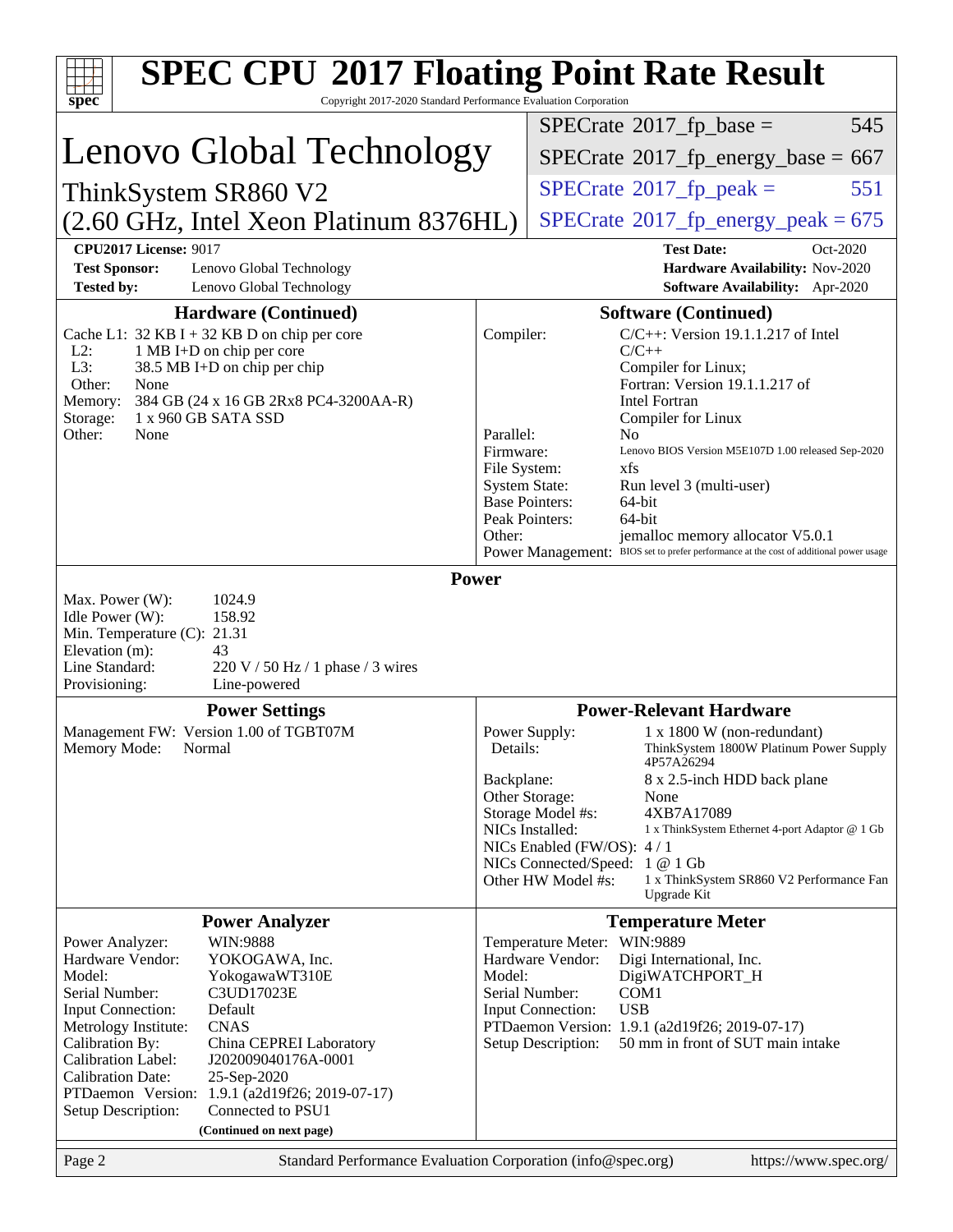| <b>SPEC CPU®2017 Floating Point Rate Result</b><br>Copyright 2017-2020 Standard Performance Evaluation Corporation                                                                                                                       |               |                |              |                       |                               |                                   |                                                                                                          |                |                    |                       |                                                                                        |                         |                                                   |                |              |                       |                               |                                |                                |
|------------------------------------------------------------------------------------------------------------------------------------------------------------------------------------------------------------------------------------------|---------------|----------------|--------------|-----------------------|-------------------------------|-----------------------------------|----------------------------------------------------------------------------------------------------------|----------------|--------------------|-----------------------|----------------------------------------------------------------------------------------|-------------------------|---------------------------------------------------|----------------|--------------|-----------------------|-------------------------------|--------------------------------|--------------------------------|
| spec <sup>®</sup>                                                                                                                                                                                                                        |               |                |              |                       |                               |                                   |                                                                                                          |                |                    |                       |                                                                                        |                         |                                                   |                |              |                       |                               |                                | 545                            |
| Lenovo Global Technology                                                                                                                                                                                                                 |               |                |              |                       |                               |                                   |                                                                                                          |                |                    |                       | $SPECrate^{\circ}2017$ _fp_base =<br>$SPECTate$ <sup>®</sup> 2017_fp_energy_base = 667 |                         |                                                   |                |              |                       |                               |                                |                                |
|                                                                                                                                                                                                                                          |               |                |              |                       |                               |                                   |                                                                                                          |                |                    |                       |                                                                                        |                         |                                                   |                |              |                       |                               |                                |                                |
| ThinkSystem SR860 V2                                                                                                                                                                                                                     |               |                |              |                       |                               |                                   |                                                                                                          |                |                    |                       |                                                                                        |                         | $SPECTate$ <sup>®</sup> 2017_fp_peak =            |                |              |                       |                               |                                | 551                            |
| (2.60 GHz, Intel Xeon Platinum 8376HL)                                                                                                                                                                                                   |               |                |              |                       |                               |                                   |                                                                                                          |                |                    |                       |                                                                                        |                         | $SPECTate$ <sup>®</sup> 2017_fp_energy_peak = 675 |                |              |                       |                               |                                |                                |
| <b>CPU2017 License: 9017</b><br><b>Test Date:</b><br>Oct-2020<br><b>Test Sponsor:</b><br>Lenovo Global Technology<br>Hardware Availability: Nov-2020<br><b>Tested by:</b><br>Lenovo Global Technology<br>Software Availability: Apr-2020 |               |                |              |                       |                               |                                   |                                                                                                          |                |                    |                       |                                                                                        |                         |                                                   |                |              |                       |                               |                                |                                |
| Current Ranges Used: 5A<br>Voltage Range Used: 300V                                                                                                                                                                                      |               |                |              |                       |                               | <b>Power Analyzer (Continued)</b> |                                                                                                          |                |                    |                       |                                                                                        |                         |                                                   |                |              |                       |                               |                                |                                |
|                                                                                                                                                                                                                                          |               |                |              |                       |                               |                                   | <b>Base Results Table</b>                                                                                |                |                    |                       |                                                                                        |                         |                                                   |                |              |                       |                               |                                |                                |
| <b>Benchmark</b>                                                                                                                                                                                                                         | <b>Copies</b> | <b>Seconds</b> | Ratio        | <b>Energy</b><br>(kJ) | Energy<br>Ratio               | Average<br>Power                  | <b>Maximum</b><br>Power                                                                                  | <b>Seconds</b> | Ratio              | <b>Energy</b><br>(kJ) | <b>Energy</b><br>Ratio                                                                 | Average<br>Power        | <b>Maximum</b><br>Power                           | <b>Seconds</b> | Ratio        | <b>Energy</b><br>(kJ) | <b>Energy</b><br>Ratio        | Average<br>Power               | Maximum<br>Power               |
| 503.bwaves_r<br>507.cactuBSSN_r                                                                                                                                                                                                          | 112<br>112    | 1042<br>163    | 1080<br>870  | 912<br>160            | 1340<br>973                   | 876<br>983                        | 883<br>1000                                                                                              | 1039<br>163    | 1080<br>870        | 912<br><b>160</b>     | 1340<br>972                                                                            | 878<br>984              | 884<br>998                                        | 1042<br>163    | 1080<br>871  | 914<br>160            | 1340<br>973                   | 877<br>984                     | 884<br>998                     |
| $508$ .namd_r                                                                                                                                                                                                                            | 112           | 246            | 433          | 217                   | 535                           | 882                               | 905                                                                                                      | 245            | 434                | 216                   | 537                                                                                    | 882                     | 904                                               | 246            | 433          | 216                   | 536                           | 879                            | 904                            |
| $510.parest_r$<br>$511.$ povray_r                                                                                                                                                                                                        | 112<br>112    | 796<br>410     | 368<br>639   | 753<br>366            | 423<br>775                    | 946<br>894                        | 1020<br>934                                                                                              | 798<br>409     | 367<br>640         | 755<br>366            | 422<br>776                                                                             | 946<br>895              | 1020<br>932                                       | 797<br>411     | 367<br>637   | 755<br>367            | 422<br>774                    | 946<br>893                     | 1020<br>936                    |
| 519.1bm_r                                                                                                                                                                                                                                | 112           | 470            | 251          | 402                   | 333                           | 855                               | 862                                                                                                      | 471            | 251                | 402                   | 333                                                                                    | 855                     | 862                                               | 470            | 251          | 402                   | 334                           | 855                            | 861                            |
| $521.wrf_r$                                                                                                                                                                                                                              | 112           | 463            | 541<br>495   | 441                   | 621<br>632                    | 951                               | 991<br>898                                                                                               | 463            | 541                | 441                   | 621                                                                                    | 952                     | 990                                               | 464            | 541<br>496   | 441                   | 621<br>633                    | 951                            | 993<br>920                     |
| 526.blender r<br>527.cam4_r                                                                                                                                                                                                              | 112<br>112    | 345<br>322     | 609          | 292<br>300            | 712                           | 848<br>932                        | 1010                                                                                                     | 345<br>323     | 495<br>607         | 292<br>301            | 633<br>709                                                                             | 847<br>932              | 900<br>1000                                       | 344<br>322     | 609          | 292<br>300            | 711                           | 848<br>932                     | 1010                           |
| 538.imagick_r                                                                                                                                                                                                                            | 112           | 208            | 1340         | 176                   | 1720                          | 843                               | 1010                                                                                                     | 196            | 1420               | 172                   | 1760                                                                                   | 876                     | 1010                                              | 198            | 1410         | 172                   | 1750                          | 870                            | 1020                           |
| $544$ .nab_r<br>549.fotonik3d r                                                                                                                                                                                                          | 112<br>112    | 234<br>1298    | 805<br>336   | 200<br>1080           | 1020<br>449                   | 853<br>835                        | 911<br>847                                                                                               | 230<br>1297    | 820<br>336         | 198<br>1080           | 1030<br>449                                                                            | 860<br>835              | 912<br>843                                        | 230<br>1297    | 821<br>336   | 198<br>1080           | 1030<br>449                   | 862<br>835                     | 911<br>843                     |
| 554.roms r                                                                                                                                                                                                                               | 112           | 718            | 248          | 655                   | 299                           | 913                               | 948                                                                                                      | 718            | 248                | 651                   | 302                                                                                    | 907                     | 947                                               | 721            | 247          | 656                   | 299                           | 910                            | 946                            |
| $SPECrate*2017_fp\_base =$<br>$SPECrate*2017_fp_energy_base =$                                                                                                                                                                           |               |                | 545          |                       | 667                           |                                   |                                                                                                          |                |                    |                       |                                                                                        |                         |                                                   |                |              |                       |                               |                                |                                |
|                                                                                                                                                                                                                                          |               |                |              |                       |                               |                                   | Results appear in the order in which they were run. Bold underlined text indicates a median measurement. |                |                    |                       |                                                                                        |                         |                                                   |                |              |                       |                               |                                |                                |
|                                                                                                                                                                                                                                          |               |                |              |                       |                               |                                   | <b>Peak Results Table</b>                                                                                |                |                    |                       |                                                                                        |                         |                                                   |                |              |                       |                               |                                |                                |
| <b>Benchmark</b>                                                                                                                                                                                                                         | <b>Copies</b> | <b>Seconds</b> | <b>Ratio</b> | <b>Energy</b><br>(kJ) | <b>Energy</b><br><b>Ratio</b> | <b>Average</b><br><b>Power</b>    | <b>Maximum</b><br><b>Power</b>                                                                           | <b>Seconds</b> | <b>Ratio</b>       | <b>Energy</b><br>(kJ) | <b>Energy</b><br><b>Ratio</b>                                                          | Average<br><b>Power</b> | <b>Maximum</b><br><b>Power</b>                    | <b>Seconds</b> | <b>Ratio</b> | <b>Energy</b><br>(kJ) | <b>Energy</b><br><b>Ratio</b> | <b>Average</b><br><b>Power</b> | <b>Maximum</b><br><b>Power</b> |
| 503.bwayes r<br>507.cactuBSSN r                                                                                                                                                                                                          | 112<br>112    | 1039<br>163    | 1080<br>870  | 913<br>160            | 1340<br>973                   | 879<br>983                        | 895<br>1000                                                                                              | 1042<br>163    | <b>1080</b><br>870 | 913<br><b>160</b>     | 1340<br>972                                                                            | 876<br>984              | 892<br>998                                        | 1043<br>163    | 1080<br>871  | 915<br>160            | 1340<br>973                   | 878<br>984                     | 893<br>998                     |
| 508.namd_r                                                                                                                                                                                                                               | 112           | <u>246</u>     | <u>433</u>   | <u>217</u>            | <u>535</u>                    | 882                               | 905                                                                                                      | 245            | 434                | 216                   | 537                                                                                    | 882                     | 904                                               | 246            | 433          | 216                   | 536                           | 879                            | 904                            |
| 510.parest_r                                                                                                                                                                                                                             | 112           | 797            | 368          | 754                   | 423                           | 947                               | 1020                                                                                                     | 797            | 368                | 754                   | 423                                                                                    | 946                     | 1020                                              | 797            | 368          | 754                   | 423                           | 947                            | 1020                           |
| 511.povray_r<br>$519.$ lbm_r                                                                                                                                                                                                             | 112<br>112    | 361<br>470     | 725<br>251   | 319<br>402            | 891<br>333                    | 883<br>855                        | 916<br>862                                                                                               | 359<br>471     | 729<br>251         | <u>319</u><br>402     | 891<br>333                                                                             | 888<br>855              | 917<br>862                                        | 359<br>470     | 729<br>251   | 318<br>402            | 894<br>334                    | 886<br>855                     | 918<br>861                     |
| $521.wrf_r$                                                                                                                                                                                                                              | 112           | 462            | 543          | 439                   | 624                           | 951                               | 984                                                                                                      | 463            | 542                | 440                   | 622                                                                                    | 952                     | 989                                               | <u>462</u>     | 543          | <u>440</u>            | 623                           | 951                            | 988                            |
| 526.blender_r<br>$527.cam4_r$                                                                                                                                                                                                            | 112<br>112    | 345<br>322     | 495<br>609   | 292<br>300            | 632<br>712                    | 848<br>932                        | 898<br>1010                                                                                              | 345<br>323     | <u>495</u><br>607  | 292<br>301            | 633<br>709                                                                             | 847<br>932              | 900<br>1000                                       | 344<br>322     | 496<br>609   | 292<br>300            | 633<br>711                    | 848<br>932                     | 920<br><b>1010</b>             |
| 538.imagick_r                                                                                                                                                                                                                            | 112           | 208            | 1340         | 176                   | 1720                          | 843                               | 1010                                                                                                     | 196            | 1420               | 172                   | 1760                                                                                   | 876                     | 1010                                              | <u>198</u>     | <b>1410</b>  | <u>172</u>            | 1750                          | 870                            | 1020                           |
| $544$ .nab_r                                                                                                                                                                                                                             | 112           | 234            | 805          | 200                   | 1020                          | 853                               | 911                                                                                                      | 230            | <u>820</u>         | <b>198</b>            | 1030                                                                                   | 860                     | 912                                               | 230            | 821          | 198                   | 1030                          | 862                            | 911                            |
| 549.fotonik3d r<br>$554$ .roms_r                                                                                                                                                                                                         | 112<br>112    | 1298<br>711    | 336<br>250   | 1080<br>649           | 449<br>303                    | 835<br>912                        | 847<br>949                                                                                               | 1297<br>714    | <b>336</b><br>249  | 1080<br>651           | <u>449</u><br>302                                                                      | 835<br>912              | 843<br>950                                        | 1297<br>721    | 336<br>247   | 1080<br>652           | 449<br>301                    | 835<br>904                     | 843<br>948                     |
| $SPECrate*2017_fp_peak =$                                                                                                                                                                                                                |               |                | 551          |                       |                               |                                   |                                                                                                          |                |                    |                       |                                                                                        |                         |                                                   |                |              |                       |                               |                                |                                |
| $SPECrate*2017_fp_energy_peak =$                                                                                                                                                                                                         |               |                |              |                       | 675                           |                                   |                                                                                                          |                |                    |                       |                                                                                        |                         |                                                   |                |              |                       |                               |                                |                                |
| Results appear in the order in which they were run. Bold underlined text indicates a median measurement.<br><b>Compiler Notes</b>                                                                                                        |               |                |              |                       |                               |                                   |                                                                                                          |                |                    |                       |                                                                                        |                         |                                                   |                |              |                       |                               |                                |                                |
| The inconsistent Compiler version information under Compiler Version section is due to a discrepancy in Intel Compiler.                                                                                                                  |               |                |              |                       |                               |                                   |                                                                                                          |                |                    |                       |                                                                                        |                         |                                                   |                |              |                       |                               |                                |                                |
| The correct version of C/C++ compiler is: Version 19.1.1.217 Build 20200306 Compiler for Linux<br>The correct version of Fortran compiler is: Version 19.1.1.217 Build 20200306 Compiler for Linux                                       |               |                |              |                       |                               |                                   |                                                                                                          |                |                    |                       |                                                                                        |                         |                                                   |                |              |                       |                               |                                |                                |
|                                                                                                                                                                                                                                          |               |                |              |                       |                               |                                   |                                                                                                          |                |                    |                       |                                                                                        |                         |                                                   |                |              |                       |                               |                                |                                |
|                                                                                                                                                                                                                                          |               |                |              |                       |                               |                                   |                                                                                                          |                |                    |                       |                                                                                        |                         |                                                   |                |              |                       |                               |                                |                                |
|                                                                                                                                                                                                                                          |               |                |              |                       |                               |                                   |                                                                                                          |                |                    |                       |                                                                                        |                         |                                                   |                |              |                       |                               |                                |                                |
|                                                                                                                                                                                                                                          |               |                |              |                       |                               |                                   |                                                                                                          |                |                    |                       |                                                                                        |                         |                                                   |                |              |                       |                               |                                |                                |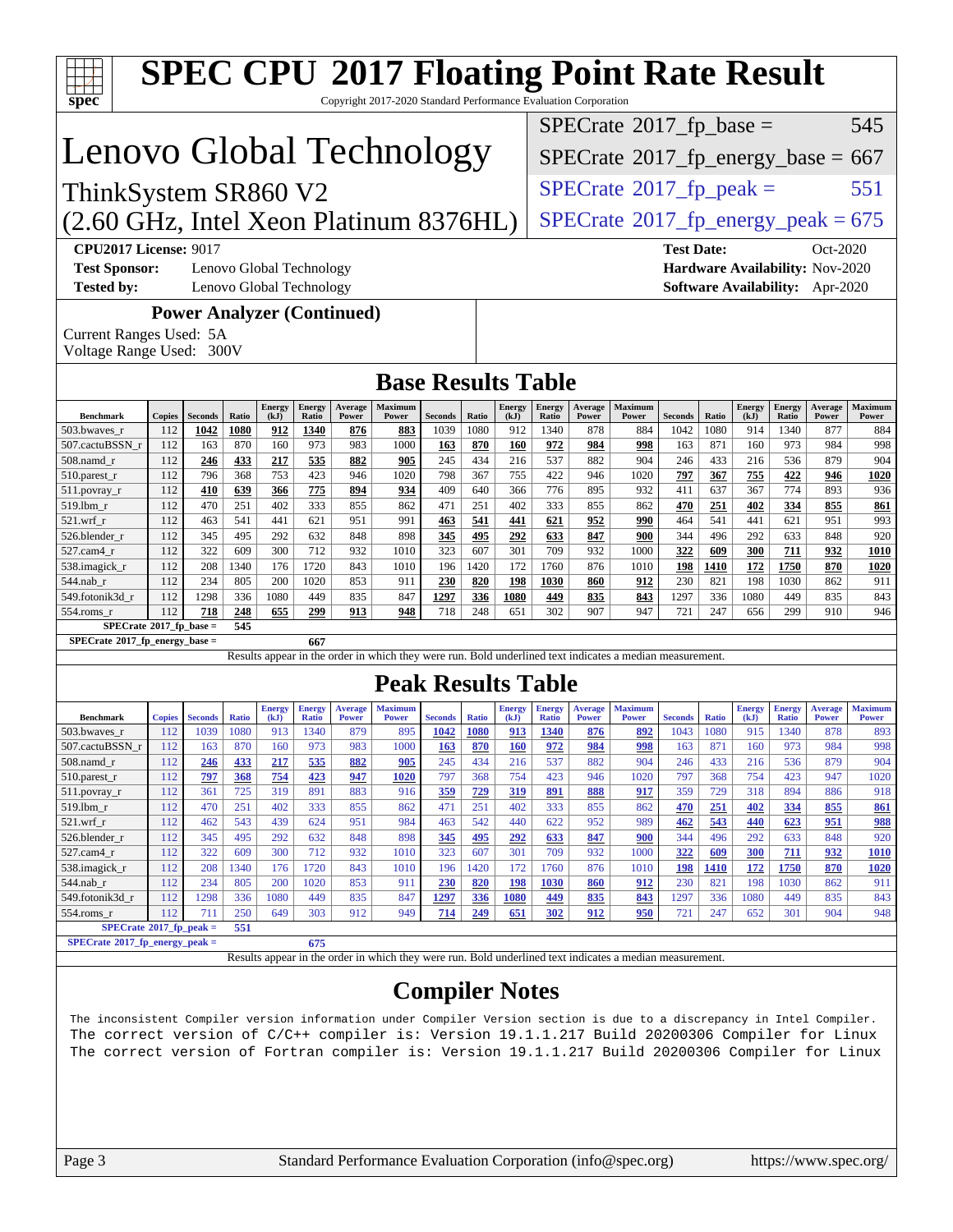| S<br>e<br>U<br>Ľ |  |  |  |  |
|------------------|--|--|--|--|

# **[SPEC CPU](http://www.spec.org/auto/cpu2017/Docs/result-fields.html#SPECCPU2017FloatingPointRateResult)[2017 Floating Point Rate Result](http://www.spec.org/auto/cpu2017/Docs/result-fields.html#SPECCPU2017FloatingPointRateResult)**

Copyright 2017-2020 Standard Performance Evaluation Corporation

# Lenovo Global Technology

(2.60 GHz, Intel Xeon Platinum 8376HL)

 $SPECTate^{\circ}2017$ \_fp\_base = 545

 $SPECTate$ <sup>®</sup>[2017\\_fp\\_energy\\_base =](http://www.spec.org/auto/cpu2017/Docs/result-fields.html#SPECrate2017fpenergybase) 667

 $SPECTate@2017<sub>fr</sub> peak = 551$ 

 $SPECTate@2017_fp\_energy\_peak = 675$ 

**[CPU2017 License:](http://www.spec.org/auto/cpu2017/Docs/result-fields.html#CPU2017License)** 9017 **[Test Date:](http://www.spec.org/auto/cpu2017/Docs/result-fields.html#TestDate)** Oct-2020 **[Test Sponsor:](http://www.spec.org/auto/cpu2017/Docs/result-fields.html#TestSponsor)** Lenovo Global Technology **[Hardware Availability:](http://www.spec.org/auto/cpu2017/Docs/result-fields.html#HardwareAvailability)** Nov-2020

ThinkSystem SR860 V2

**[Tested by:](http://www.spec.org/auto/cpu2017/Docs/result-fields.html#Testedby)** Lenovo Global Technology **[Software Availability:](http://www.spec.org/auto/cpu2017/Docs/result-fields.html#SoftwareAvailability)** Apr-2020

#### **[Submit Notes](http://www.spec.org/auto/cpu2017/Docs/result-fields.html#SubmitNotes)**

 The numactl mechanism was used to bind copies to processors. The config file option 'submit' was used to generate numactl commands to bind each copy to a specific processor. For details, please see the config file.

### **[Operating System Notes](http://www.spec.org/auto/cpu2017/Docs/result-fields.html#OperatingSystemNotes)**

Stack size set to unlimited using "ulimit -s unlimited"

### **[Environment Variables Notes](http://www.spec.org/auto/cpu2017/Docs/result-fields.html#EnvironmentVariablesNotes)**

Environment variables set by runcpu before the start of the run: LD\_LIBRARY\_PATH = "/home/cpu2017-1.1.0-ic19.1.1/lib/intel64:/home/cpu2017-1.1.0-ic19.1.1/j e5.0.1-64" MALLOC\_CONF = "retain:true"

### **[General Notes](http://www.spec.org/auto/cpu2017/Docs/result-fields.html#GeneralNotes)**

 Binaries compiled on a system with 1x Intel Core i9-7980XE CPU + 64GB RAM memory using Redhat Enterprise Linux 8.0 Transparent Huge Pages enabled by default Prior to runcpu invocation Filesystem page cache synced and cleared with: sync; echo 3> /proc/sys/vm/drop\_caches runcpu command invoked through numactl i.e.: numactl --interleave=all runcpu <etc> NA: The test sponsor attests, as of date of publication, that CVE-2017-5754 (Meltdown) is mitigated in the system as tested and documented. Yes: The test sponsor attests, as of date of publication, that CVE-2017-5753 (Spectre variant 1) is mitigated in the system as tested and documented. Yes: The test sponsor attests, as of date of publication, that CVE-2017-5715 (Spectre variant 2) is mitigated in the system as tested and documented. jemalloc, a general purpose malloc implementation built with the RedHat Enterprise 7.5, and the system compiler gcc 4.8.5 sources available from jemalloc.net or<https://github.com/jemalloc/jemalloc/releases>

### **[Platform Notes](http://www.spec.org/auto/cpu2017/Docs/result-fields.html#PlatformNotes)**

 BIOS settings: Choose Operating Mode set to Maximum Performance and then set it to Custom Mode Turbo Mode set to Disabled

**(Continued on next page)**

Page 4 Standard Performance Evaluation Corporation [\(info@spec.org\)](mailto:info@spec.org) <https://www.spec.org/>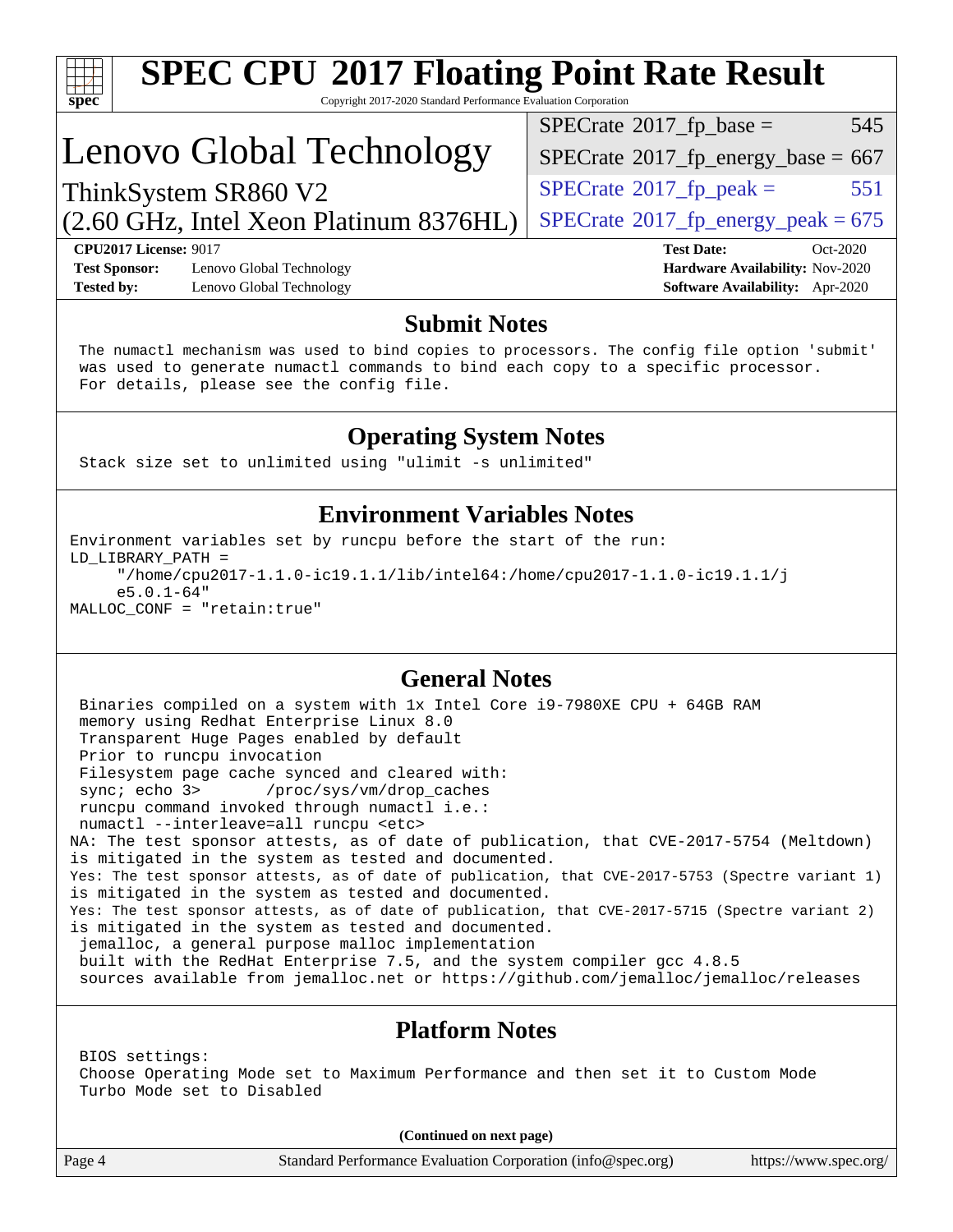| <b>SPEC CPU®2017 Floating Point Rate Result</b><br>Copyright 2017-2020 Standard Performance Evaluation Corporation<br>$spec^*$                                                                                                                                                                                                                                                                                                                                                                                                                                                                                                                                                                                                                                                                                                                                                                                                                                                                                                                                                                                                                                                                                                                                                                                                                                                                                                                                                                                                                                                                                                                                                                                       |                                                                                                     |  |  |  |  |  |
|----------------------------------------------------------------------------------------------------------------------------------------------------------------------------------------------------------------------------------------------------------------------------------------------------------------------------------------------------------------------------------------------------------------------------------------------------------------------------------------------------------------------------------------------------------------------------------------------------------------------------------------------------------------------------------------------------------------------------------------------------------------------------------------------------------------------------------------------------------------------------------------------------------------------------------------------------------------------------------------------------------------------------------------------------------------------------------------------------------------------------------------------------------------------------------------------------------------------------------------------------------------------------------------------------------------------------------------------------------------------------------------------------------------------------------------------------------------------------------------------------------------------------------------------------------------------------------------------------------------------------------------------------------------------------------------------------------------------|-----------------------------------------------------------------------------------------------------|--|--|--|--|--|
|                                                                                                                                                                                                                                                                                                                                                                                                                                                                                                                                                                                                                                                                                                                                                                                                                                                                                                                                                                                                                                                                                                                                                                                                                                                                                                                                                                                                                                                                                                                                                                                                                                                                                                                      | $SPECrate^{\circledast}2017$ _fp_base =<br>545                                                      |  |  |  |  |  |
| Lenovo Global Technology                                                                                                                                                                                                                                                                                                                                                                                                                                                                                                                                                                                                                                                                                                                                                                                                                                                                                                                                                                                                                                                                                                                                                                                                                                                                                                                                                                                                                                                                                                                                                                                                                                                                                             | $SPECTate^{\circ}2017$ _fp_energy_base = 667                                                        |  |  |  |  |  |
| ThinkSystem SR860 V2                                                                                                                                                                                                                                                                                                                                                                                                                                                                                                                                                                                                                                                                                                                                                                                                                                                                                                                                                                                                                                                                                                                                                                                                                                                                                                                                                                                                                                                                                                                                                                                                                                                                                                 | 551<br>$SPECrate^{\circ}2017$ _fp_peak =                                                            |  |  |  |  |  |
| (2.60 GHz, Intel Xeon Platinum 8376HL)                                                                                                                                                                                                                                                                                                                                                                                                                                                                                                                                                                                                                                                                                                                                                                                                                                                                                                                                                                                                                                                                                                                                                                                                                                                                                                                                                                                                                                                                                                                                                                                                                                                                               | $SPECTate^{\circ}2017$ _fp_energy_peak = 675                                                        |  |  |  |  |  |
| <b>CPU2017 License: 9017</b><br><b>Test Sponsor:</b><br>Lenovo Global Technology<br><b>Tested by:</b><br>Lenovo Global Technology                                                                                                                                                                                                                                                                                                                                                                                                                                                                                                                                                                                                                                                                                                                                                                                                                                                                                                                                                                                                                                                                                                                                                                                                                                                                                                                                                                                                                                                                                                                                                                                    | <b>Test Date:</b><br>Oct-2020<br>Hardware Availability: Nov-2020<br>Software Availability: Apr-2020 |  |  |  |  |  |
| <b>Platform Notes (Continued)</b>                                                                                                                                                                                                                                                                                                                                                                                                                                                                                                                                                                                                                                                                                                                                                                                                                                                                                                                                                                                                                                                                                                                                                                                                                                                                                                                                                                                                                                                                                                                                                                                                                                                                                    |                                                                                                     |  |  |  |  |  |
| CPU P-state Control set to Cooperative with Legacy<br>C-States set to Legacy<br>Memory Power Management set to Automatic<br>UPI Link Disable set to Disabled 1 Link<br>Platform Controlled Type set to Minimal Power<br>Hyper-Threading set to Disabled<br>SNC set to Enabled<br>C1 Enhanced Mode set to Enabled<br>LLC dead line alloc set to Disable<br>Sysinfo program /home/cpu2017-1.1.0-ic19.1.1/bin/sysinfo<br>Rev: r6365 of 2019-08-21 295195f888a3d7edb1e6e46a485a0011<br>running on localhost.localdomain Sat Oct 24 03:16:49 2020<br>SUT (System Under Test) info as seen by some common utilities.<br>For more information on this section, see<br>https://www.spec.org/cpu2017/Docs/config.html#sysinfo<br>From /proc/cpuinfo<br>model name: Intel(R) Xeon(R) Platinum 8376HL CPU @ 2.60GHz<br>"physical id"s (chips)<br>4<br>112 "processors"<br>cores, siblings (Caution: counting these is hw and system dependent. The following<br>excerpts from /proc/cpuinfo might not be reliable.<br>cpu cores $: 28$<br>siblings<br>: 28<br>physical 0: cores 0 1 2 3 4 5 6 8 9 10 11 12 13 14 16 17 18 19 20 21 22 24 25 26 27<br>28 29 30<br>physical 1: cores 0 1 2 3 4 5 6 8 9 10 11 12 13 14 16 17 18 19 20 21 22 24 25 26 27<br>28 29 30<br>physical 2: cores 0 1 2 3 4 5 6 8 9 10 11 12 13 14 16 17 18 19 20 21 22 24 25 26 27<br>28 29 30<br>physical 3: cores 0 1 2 3 4 5 6 8 9 10 11 12 13 14 16 17 18 19 20 21 22 24 25 26 27<br>28 29 30<br>From 1scpu:<br>Architecture:<br>x86_64<br>$32$ -bit, $64$ -bit<br>$CPU$ op-mode( $s$ ):<br>Byte Order:<br>Little Endian<br>CPU(s):<br>112<br>On-line CPU(s) list: $0-111$<br>Thread(s) per core:<br>1<br>Core(s) per socket:<br>28<br>Socket(s):<br>4 | Use with caution.)                                                                                  |  |  |  |  |  |
| NUMA $node(s)$ :<br>8                                                                                                                                                                                                                                                                                                                                                                                                                                                                                                                                                                                                                                                                                                                                                                                                                                                                                                                                                                                                                                                                                                                                                                                                                                                                                                                                                                                                                                                                                                                                                                                                                                                                                                |                                                                                                     |  |  |  |  |  |
| (Continued on next page)                                                                                                                                                                                                                                                                                                                                                                                                                                                                                                                                                                                                                                                                                                                                                                                                                                                                                                                                                                                                                                                                                                                                                                                                                                                                                                                                                                                                                                                                                                                                                                                                                                                                                             |                                                                                                     |  |  |  |  |  |
| Page 5<br>Standard Performance Evaluation Corporation (info@spec.org)                                                                                                                                                                                                                                                                                                                                                                                                                                                                                                                                                                                                                                                                                                                                                                                                                                                                                                                                                                                                                                                                                                                                                                                                                                                                                                                                                                                                                                                                                                                                                                                                                                                | https://www.spec.org/                                                                               |  |  |  |  |  |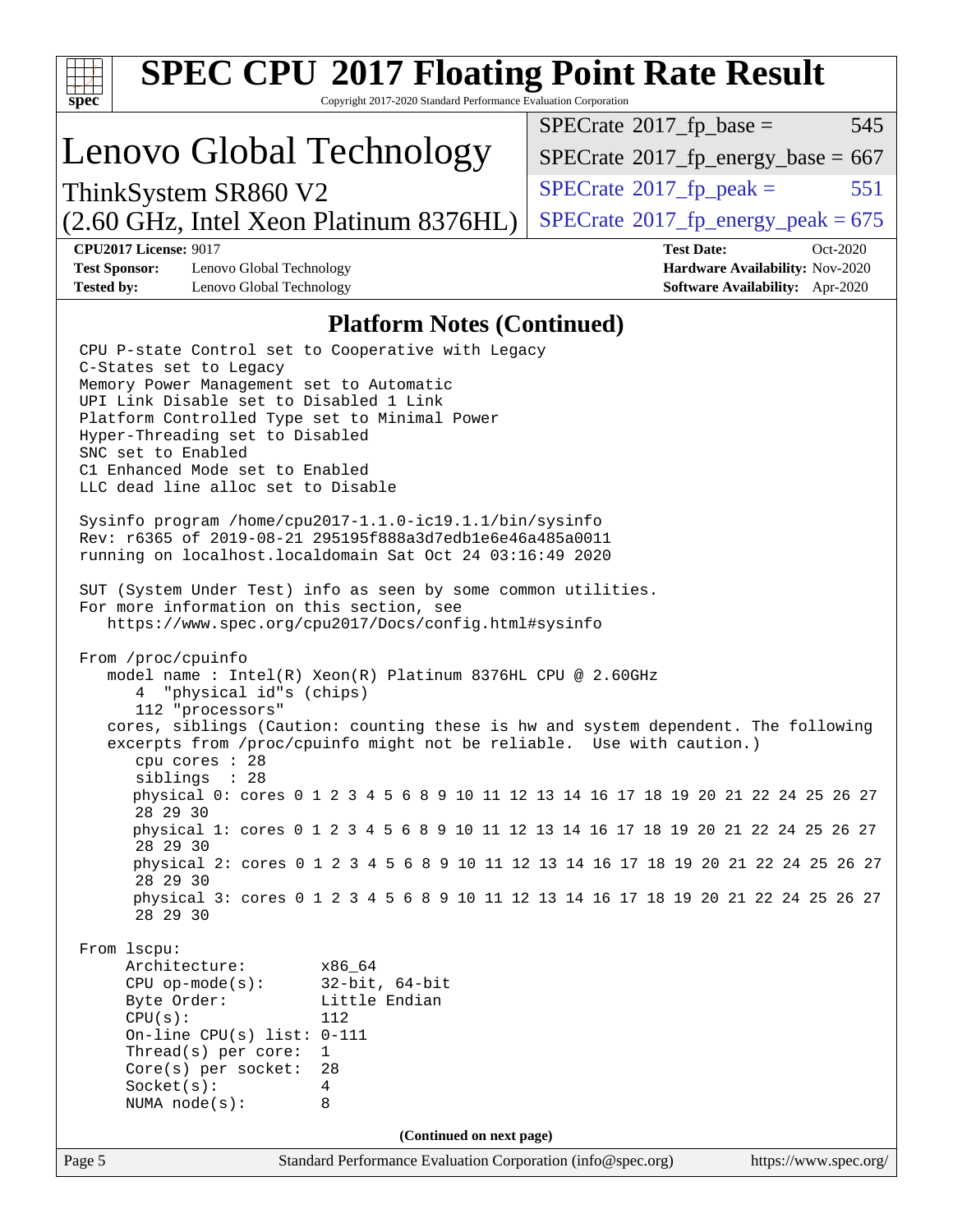| Copyright 2017-2020 Standard Performance Evaluation Corporation<br>$spec^*$<br>$SPECrate^{\circ}2017$ _fp_base =<br>545<br>Lenovo Global Technology<br>$SPECTate$ <sup>®</sup> 2017_fp_energy_base = 667<br>$SPECTate$ <sup>®</sup> 2017_fp_peak =<br>551<br>ThinkSystem SR860 V2<br>$SPECTate@2017_fp\_energy\_peak = 675$<br>(2.60 GHz, Intel Xeon Platinum 8376HL)<br><b>CPU2017 License: 9017</b><br><b>Test Date:</b><br>Oct-2020<br><b>Test Sponsor:</b><br>Lenovo Global Technology<br>Hardware Availability: Nov-2020<br>Software Availability: Apr-2020<br><b>Tested by:</b><br>Lenovo Global Technology<br><b>Platform Notes (Continued)</b><br>GenuineIntel<br>Vendor ID:<br>CPU family:<br>6<br>Model:<br>85<br>Model name:<br>Intel(R) Xeon(R) Platinum 8376HL CPU @ 2.60GHz<br>11<br>Stepping:<br>1000.025<br>CPU MHz:<br>5200.00<br>BogoMIPS:<br>Virtualization:<br>$VT - x$<br>L1d cache:<br>32K<br>Lli cache:<br>32K<br>L2 cache:<br>1024K<br>L3 cache:<br>39424K<br>NUMA node0 CPU(s):<br>$0-3, 7-9, 14-17, 21-23$<br>NUMA nodel CPU(s):<br>$4-6$ , $10-13$ , $18-20$ , $24-27$<br>NUMA $node2$ $CPU(s):$<br>$28 - 31, 35 - 37, 42 - 45, 49 - 51$<br>NUMA $node3$ $CPU(s)$ :<br>$32 - 34, 38 - 41, 46 - 48, 52 - 55$<br>$56 - 59, 63 - 65, 70 - 73, 77 - 79$<br>NUMA $node4$ $CPU(s)$ :<br>$60 - 62, 66 - 69, 74 - 76, 80 - 83$<br>NUMA $node5$ $CPU(s):$<br>NUMA node6 CPU(s):<br>84-87, 91-93, 98-101, 105-107<br>88-90, 94-97, 102-104, 108-111<br>NUMA $node7$ $CPU(s)$ :<br>fpu vme de pse tsc msr pae mce cx8 apic sep mtrr pge mca cmov<br>Flags:<br>pat pse36 clflush dts acpi mmx fxsr sse sse2 ss ht tm pbe syscall nx pdpelgb rdtscp<br>lm constant_tsc art arch_perfmon pebs bts rep_good nopl xtopology nonstop_tsc cpuid<br>aperfmperf pni pclmulqdq dtes64 monitor ds_cpl vmx smx est tm2 ssse3 sdbg fma cx16<br>xtpr pdcm pcid dca sse4_1 sse4_2 x2apic movbe popcnt tsc_deadline_timer aes xsave<br>avx f16c rdrand lahf_lm abm 3dnowprefetch cpuid_fault epb cat_13 cdp_13<br>invpcid_single intel_ppin ssbd mba ibrs ibpb stibp ibrs_enhanced tpr_shadow vnmi<br>flexpriority ept vpid fsgsbase tsc_adjust bmil hle avx2 smep bmi2 erms invpcid rtm<br>cqm mpx rdt_a avx512f avx512dq rdseed adx smap clflushopt clwb intel_pt avx512cd<br>avx512bw avx512vl xsaveopt xsavec xgetbvl xsaves cqm_llc cqm_occup_llc cqm_mbm_total<br>cqm_mbm_local avx512_bf16 dtherm arat pln pts hwp_epp pku ospke avx512_vnni md_clear<br>flush_11d arch_capabilities<br>/proc/cpuinfo cache data<br>cache size : 39424 KB<br>From numactl --hardware WARNING: a numactl 'node' might or might not correspond to a<br>physical chip.<br>available: 8 nodes (0-7)<br>node 0 cpus: 0 1 2 3 7 8 9 14 15 16 17 21 22 23<br>node 0 size: 47970 MB<br>node 0 free: 47758 MB<br>node 1 cpus: 4 5 6 10 11 12 13 18 19 20 24 25 26 27<br>node 1 size: 48380 MB<br>node 1 free: 48259 MB<br>(Continued on next page)<br>Standard Performance Evaluation Corporation (info@spec.org) | <b>SPEC CPU®2017 Floating Point Rate Result</b> |                       |
|-------------------------------------------------------------------------------------------------------------------------------------------------------------------------------------------------------------------------------------------------------------------------------------------------------------------------------------------------------------------------------------------------------------------------------------------------------------------------------------------------------------------------------------------------------------------------------------------------------------------------------------------------------------------------------------------------------------------------------------------------------------------------------------------------------------------------------------------------------------------------------------------------------------------------------------------------------------------------------------------------------------------------------------------------------------------------------------------------------------------------------------------------------------------------------------------------------------------------------------------------------------------------------------------------------------------------------------------------------------------------------------------------------------------------------------------------------------------------------------------------------------------------------------------------------------------------------------------------------------------------------------------------------------------------------------------------------------------------------------------------------------------------------------------------------------------------------------------------------------------------------------------------------------------------------------------------------------------------------------------------------------------------------------------------------------------------------------------------------------------------------------------------------------------------------------------------------------------------------------------------------------------------------------------------------------------------------------------------------------------------------------------------------------------------------------------------------------------------------------------------------------------------------------------------------------------------------------------------------------------------------------------------------------------------------------------------------------------------------------------------------------------------------------------------------------------------------------------------------------------------------------------------------------------------------------------------------------------------------------------------|-------------------------------------------------|-----------------------|
|                                                                                                                                                                                                                                                                                                                                                                                                                                                                                                                                                                                                                                                                                                                                                                                                                                                                                                                                                                                                                                                                                                                                                                                                                                                                                                                                                                                                                                                                                                                                                                                                                                                                                                                                                                                                                                                                                                                                                                                                                                                                                                                                                                                                                                                                                                                                                                                                                                                                                                                                                                                                                                                                                                                                                                                                                                                                                                                                                                                                 |                                                 |                       |
|                                                                                                                                                                                                                                                                                                                                                                                                                                                                                                                                                                                                                                                                                                                                                                                                                                                                                                                                                                                                                                                                                                                                                                                                                                                                                                                                                                                                                                                                                                                                                                                                                                                                                                                                                                                                                                                                                                                                                                                                                                                                                                                                                                                                                                                                                                                                                                                                                                                                                                                                                                                                                                                                                                                                                                                                                                                                                                                                                                                                 |                                                 |                       |
|                                                                                                                                                                                                                                                                                                                                                                                                                                                                                                                                                                                                                                                                                                                                                                                                                                                                                                                                                                                                                                                                                                                                                                                                                                                                                                                                                                                                                                                                                                                                                                                                                                                                                                                                                                                                                                                                                                                                                                                                                                                                                                                                                                                                                                                                                                                                                                                                                                                                                                                                                                                                                                                                                                                                                                                                                                                                                                                                                                                                 |                                                 |                       |
|                                                                                                                                                                                                                                                                                                                                                                                                                                                                                                                                                                                                                                                                                                                                                                                                                                                                                                                                                                                                                                                                                                                                                                                                                                                                                                                                                                                                                                                                                                                                                                                                                                                                                                                                                                                                                                                                                                                                                                                                                                                                                                                                                                                                                                                                                                                                                                                                                                                                                                                                                                                                                                                                                                                                                                                                                                                                                                                                                                                                 |                                                 |                       |
|                                                                                                                                                                                                                                                                                                                                                                                                                                                                                                                                                                                                                                                                                                                                                                                                                                                                                                                                                                                                                                                                                                                                                                                                                                                                                                                                                                                                                                                                                                                                                                                                                                                                                                                                                                                                                                                                                                                                                                                                                                                                                                                                                                                                                                                                                                                                                                                                                                                                                                                                                                                                                                                                                                                                                                                                                                                                                                                                                                                                 |                                                 |                       |
|                                                                                                                                                                                                                                                                                                                                                                                                                                                                                                                                                                                                                                                                                                                                                                                                                                                                                                                                                                                                                                                                                                                                                                                                                                                                                                                                                                                                                                                                                                                                                                                                                                                                                                                                                                                                                                                                                                                                                                                                                                                                                                                                                                                                                                                                                                                                                                                                                                                                                                                                                                                                                                                                                                                                                                                                                                                                                                                                                                                                 |                                                 |                       |
|                                                                                                                                                                                                                                                                                                                                                                                                                                                                                                                                                                                                                                                                                                                                                                                                                                                                                                                                                                                                                                                                                                                                                                                                                                                                                                                                                                                                                                                                                                                                                                                                                                                                                                                                                                                                                                                                                                                                                                                                                                                                                                                                                                                                                                                                                                                                                                                                                                                                                                                                                                                                                                                                                                                                                                                                                                                                                                                                                                                                 |                                                 |                       |
|                                                                                                                                                                                                                                                                                                                                                                                                                                                                                                                                                                                                                                                                                                                                                                                                                                                                                                                                                                                                                                                                                                                                                                                                                                                                                                                                                                                                                                                                                                                                                                                                                                                                                                                                                                                                                                                                                                                                                                                                                                                                                                                                                                                                                                                                                                                                                                                                                                                                                                                                                                                                                                                                                                                                                                                                                                                                                                                                                                                                 |                                                 |                       |
|                                                                                                                                                                                                                                                                                                                                                                                                                                                                                                                                                                                                                                                                                                                                                                                                                                                                                                                                                                                                                                                                                                                                                                                                                                                                                                                                                                                                                                                                                                                                                                                                                                                                                                                                                                                                                                                                                                                                                                                                                                                                                                                                                                                                                                                                                                                                                                                                                                                                                                                                                                                                                                                                                                                                                                                                                                                                                                                                                                                                 |                                                 |                       |
|                                                                                                                                                                                                                                                                                                                                                                                                                                                                                                                                                                                                                                                                                                                                                                                                                                                                                                                                                                                                                                                                                                                                                                                                                                                                                                                                                                                                                                                                                                                                                                                                                                                                                                                                                                                                                                                                                                                                                                                                                                                                                                                                                                                                                                                                                                                                                                                                                                                                                                                                                                                                                                                                                                                                                                                                                                                                                                                                                                                                 |                                                 |                       |
|                                                                                                                                                                                                                                                                                                                                                                                                                                                                                                                                                                                                                                                                                                                                                                                                                                                                                                                                                                                                                                                                                                                                                                                                                                                                                                                                                                                                                                                                                                                                                                                                                                                                                                                                                                                                                                                                                                                                                                                                                                                                                                                                                                                                                                                                                                                                                                                                                                                                                                                                                                                                                                                                                                                                                                                                                                                                                                                                                                                                 | Page 6                                          | https://www.spec.org/ |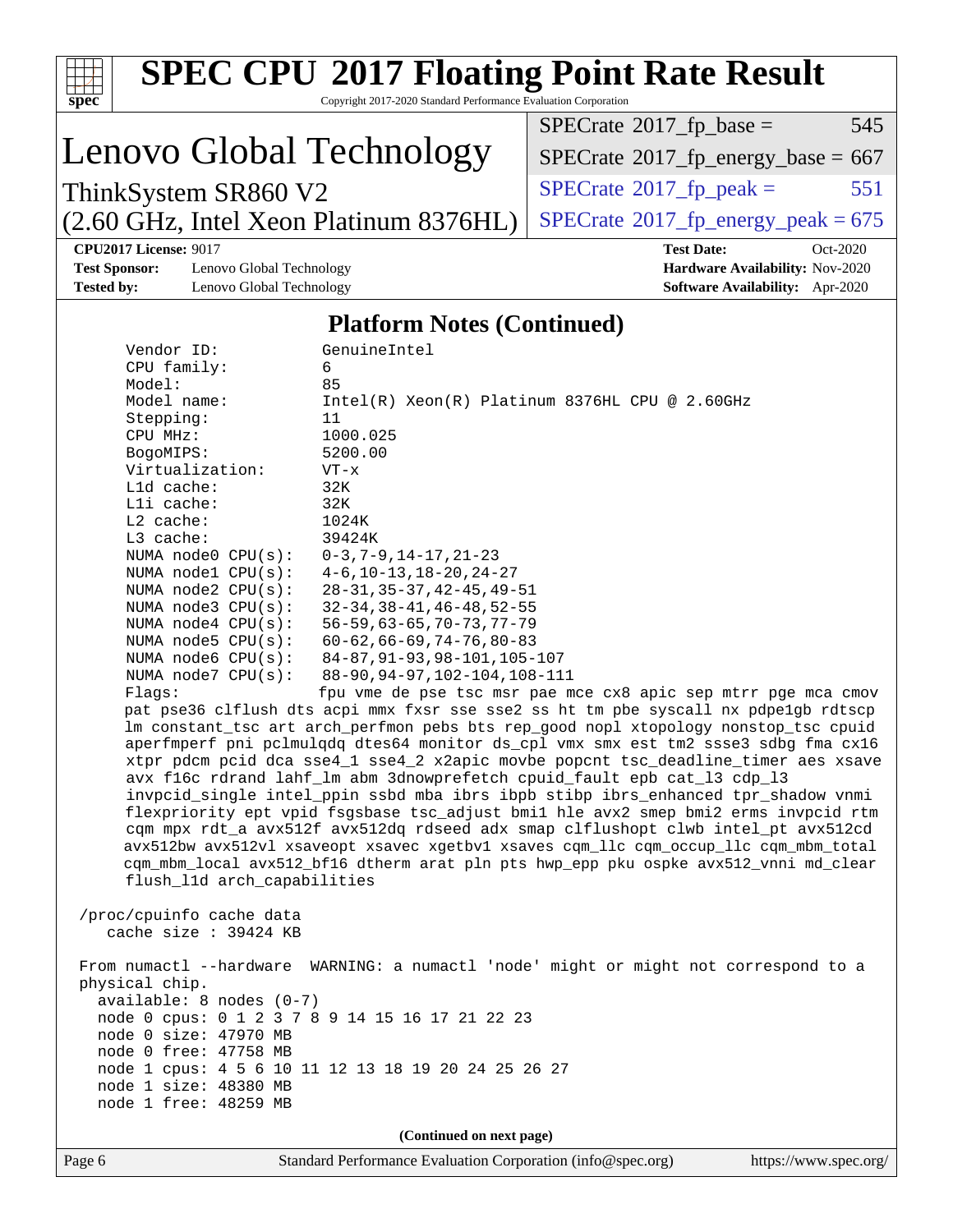| $spec^*$                                                                                                        |                                                                                      |                          |          | Copyright 2017-2020 Standard Performance Evaluation Corporation |          |          |                          |  |                                                               | <b>SPEC CPU®2017 Floating Point Rate Result</b>      |                       |
|-----------------------------------------------------------------------------------------------------------------|--------------------------------------------------------------------------------------|--------------------------|----------|-----------------------------------------------------------------|----------|----------|--------------------------|--|---------------------------------------------------------------|------------------------------------------------------|-----------------------|
|                                                                                                                 |                                                                                      |                          |          |                                                                 |          |          |                          |  |                                                               | $SPECrate^{\circ}2017$ _fp_base =                    | 545                   |
| Lenovo Global Technology                                                                                        |                                                                                      |                          |          |                                                                 |          |          |                          |  |                                                               | $SPECrate$ <sup>®</sup> $2017$ _fp_energy_base = 667 |                       |
| ThinkSystem SR860 V2                                                                                            |                                                                                      |                          |          |                                                                 |          |          |                          |  |                                                               | $SPECrate^{\circ}2017$ _fp_peak =                    | 551                   |
| $(2.60 \text{ GHz}, \text{Intel Xeon Platinum } 8376 \text{HL})$                                                |                                                                                      |                          |          |                                                                 |          |          |                          |  |                                                               | $SPECTate^{\circ}2017$ _fp_energy_peak = 675         |                       |
|                                                                                                                 | <b>CPU2017 License: 9017</b>                                                         |                          |          |                                                                 |          |          |                          |  |                                                               | <b>Test Date:</b>                                    | Oct-2020              |
| <b>Test Sponsor:</b>                                                                                            |                                                                                      | Lenovo Global Technology |          |                                                                 |          |          |                          |  |                                                               | Hardware Availability: Nov-2020                      |                       |
| <b>Tested by:</b>                                                                                               |                                                                                      | Lenovo Global Technology |          |                                                                 |          |          |                          |  |                                                               | Software Availability: Apr-2020                      |                       |
|                                                                                                                 |                                                                                      |                          |          | <b>Platform Notes (Continued)</b>                               |          |          |                          |  |                                                               |                                                      |                       |
|                                                                                                                 | node 2 cpus: 28 29 30 31 35 36 37 42 43 44 45 49 50 51                               |                          |          |                                                                 |          |          |                          |  |                                                               |                                                      |                       |
|                                                                                                                 | node 2 size: 48353 MB                                                                |                          |          |                                                                 |          |          |                          |  |                                                               |                                                      |                       |
|                                                                                                                 | node 2 free: 48256 MB<br>node 3 cpus: 32 33 34 38 39 40 41 46 47 48 52 53 54 55      |                          |          |                                                                 |          |          |                          |  |                                                               |                                                      |                       |
|                                                                                                                 | node 3 size: 48380 MB                                                                |                          |          |                                                                 |          |          |                          |  |                                                               |                                                      |                       |
|                                                                                                                 | node 3 free: 48283 MB                                                                |                          |          |                                                                 |          |          |                          |  |                                                               |                                                      |                       |
|                                                                                                                 | node 4 cpus: 56 57 58 59 63 64 65 70 71 72 73 77 78 79<br>node 4 size: 48380 MB      |                          |          |                                                                 |          |          |                          |  |                                                               |                                                      |                       |
|                                                                                                                 | node 4 free: 48070 MB                                                                |                          |          |                                                                 |          |          |                          |  |                                                               |                                                      |                       |
|                                                                                                                 | node 5 cpus: 60 61 62 66 67 68 69 74 75 76 80 81 82 83                               |                          |          |                                                                 |          |          |                          |  |                                                               |                                                      |                       |
|                                                                                                                 | node 5 size: 48380 MB                                                                |                          |          |                                                                 |          |          |                          |  |                                                               |                                                      |                       |
|                                                                                                                 | node 5 free: 48217 MB<br>node 6 cpus: 84 85 86 87 91 92 93 98 99 100 101 105 106 107 |                          |          |                                                                 |          |          |                          |  |                                                               |                                                      |                       |
|                                                                                                                 | node 6 size: 48380 MB                                                                |                          |          |                                                                 |          |          |                          |  |                                                               |                                                      |                       |
|                                                                                                                 | node 6 free: 48251 MB                                                                |                          |          |                                                                 |          |          |                          |  |                                                               |                                                      |                       |
|                                                                                                                 | node 7 size: 48380 MB                                                                |                          |          |                                                                 |          |          |                          |  | node 7 cpus: 88 89 90 94 95 96 97 102 103 104 108 109 110 111 |                                                      |                       |
|                                                                                                                 | node 7 free: 48282 MB                                                                |                          |          |                                                                 |          |          |                          |  |                                                               |                                                      |                       |
|                                                                                                                 | node distances:                                                                      |                          |          |                                                                 |          |          |                          |  |                                                               |                                                      |                       |
| node                                                                                                            | $\mathbf{0}$<br>1                                                                    | 2<br>3                   | 4        | 5                                                               | 6        | 7        |                          |  |                                                               |                                                      |                       |
| 0 :<br>1:                                                                                                       | 11<br>10                                                                             | 20<br>- 20               | 20<br>20 | 20                                                              | 30       | 30       |                          |  |                                                               |                                                      |                       |
| 2:                                                                                                              | 11<br>10<br>20<br>20                                                                 | 20<br>20<br>10<br>11     | 30       | 20<br>30                                                        | 30<br>20 | 30<br>20 |                          |  |                                                               |                                                      |                       |
| 3:                                                                                                              | 20<br>20                                                                             | 11<br>10                 | 30       | 30                                                              | 20       | 20       |                          |  |                                                               |                                                      |                       |
| 4 :                                                                                                             | 20<br>20                                                                             | 30<br>30                 | 10       | 11                                                              | 20       | 20       |                          |  |                                                               |                                                      |                       |
| 5:<br>6 :                                                                                                       | 20<br>20<br>30<br>30                                                                 | 30<br>30<br>20<br>20     | 11<br>20 | 10<br>20                                                        | 20<br>10 | 20<br>11 |                          |  |                                                               |                                                      |                       |
| 7:                                                                                                              | 30<br>30                                                                             | 20<br>20                 | 20       | 20                                                              | 11       | 10       |                          |  |                                                               |                                                      |                       |
| From /proc/meminfo<br>MemTotal:<br>395885732 kB<br>$\mathbf{0}$<br>HugePages_Total:<br>Hugepagesize:<br>2048 kB |                                                                                      |                          |          |                                                                 |          |          |                          |  |                                                               |                                                      |                       |
| /usr/bin/lsb_release -d<br>Red Hat Enterprise Linux release 8.2 (Ootpa)                                         |                                                                                      |                          |          |                                                                 |          |          |                          |  |                                                               |                                                      |                       |
|                                                                                                                 | From /etc/*release* /etc/*version*<br>os-release:                                    |                          |          |                                                                 |          |          |                          |  |                                                               |                                                      |                       |
|                                                                                                                 | NAME="Red Hat Enterprise Linux"<br>VERSION="8.2 (Ootpa)"                             |                          |          |                                                                 |          |          |                          |  |                                                               |                                                      |                       |
|                                                                                                                 | ID="rhel"                                                                            |                          |          |                                                                 |          |          |                          |  |                                                               |                                                      |                       |
|                                                                                                                 | ID_LIKE="fedora"<br>VERSION_ID="8.2"                                                 |                          |          |                                                                 |          |          |                          |  |                                                               |                                                      |                       |
|                                                                                                                 | PLATFORM_ID="platform:el8"                                                           |                          |          |                                                                 |          |          |                          |  |                                                               |                                                      |                       |
|                                                                                                                 |                                                                                      |                          |          |                                                                 |          |          |                          |  |                                                               |                                                      |                       |
|                                                                                                                 |                                                                                      |                          |          |                                                                 |          |          | (Continued on next page) |  |                                                               |                                                      |                       |
| Page 7                                                                                                          |                                                                                      |                          |          |                                                                 |          |          |                          |  | Standard Performance Evaluation Corporation (info@spec.org)   |                                                      | https://www.spec.org/ |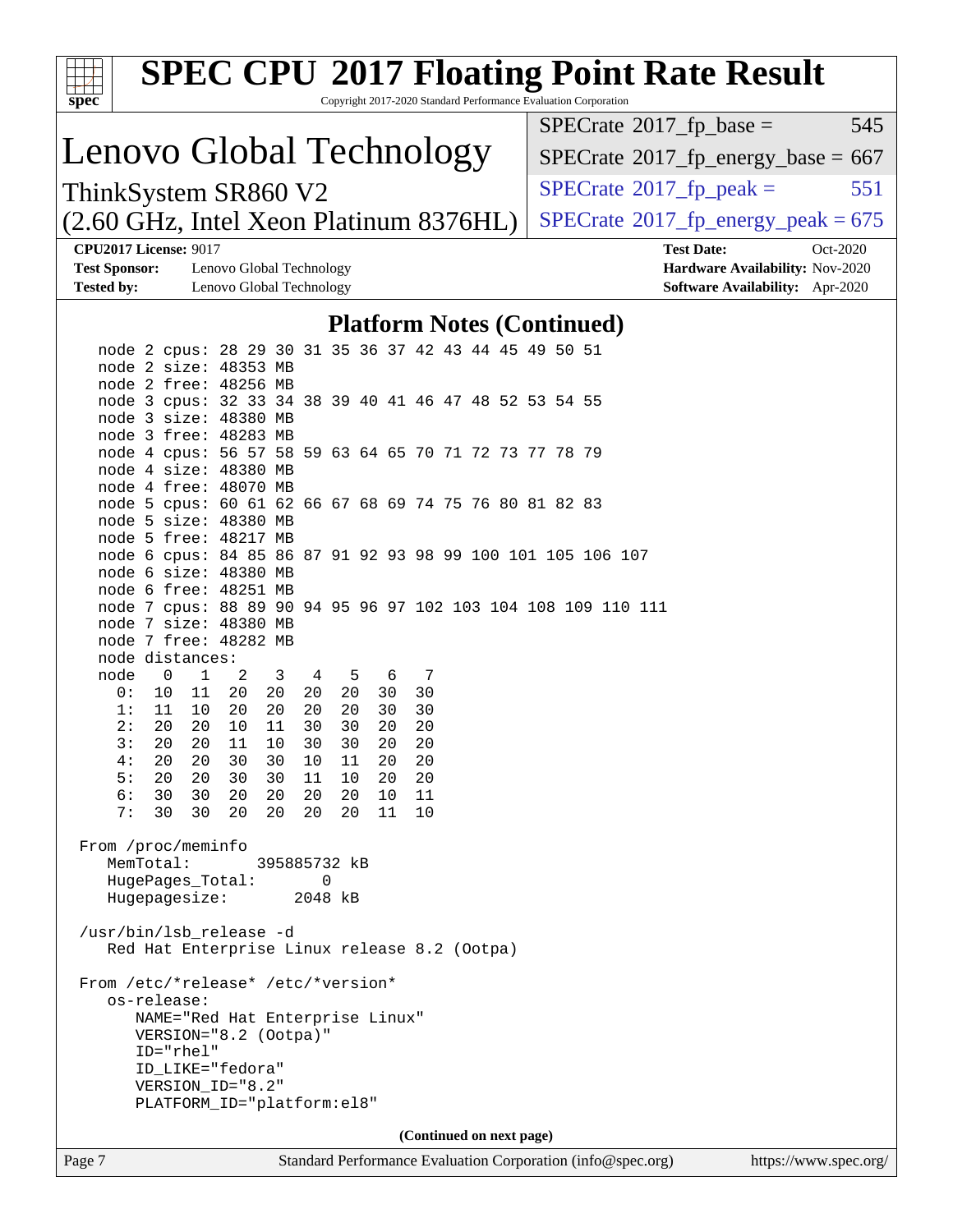| <b>SPEC CPU®2017 Floating Point Rate Result</b><br>Copyright 2017-2020 Standard Performance Evaluation Corporation<br>spec <sup>®</sup>                                                                                                                                                                                                                                                                                                                                                                                                                                                                                                                                                                                                                                                                   |                                                                                                     |  |  |  |
|-----------------------------------------------------------------------------------------------------------------------------------------------------------------------------------------------------------------------------------------------------------------------------------------------------------------------------------------------------------------------------------------------------------------------------------------------------------------------------------------------------------------------------------------------------------------------------------------------------------------------------------------------------------------------------------------------------------------------------------------------------------------------------------------------------------|-----------------------------------------------------------------------------------------------------|--|--|--|
|                                                                                                                                                                                                                                                                                                                                                                                                                                                                                                                                                                                                                                                                                                                                                                                                           | $SPECrate^{\circledast}2017$ _fp_base =<br>545                                                      |  |  |  |
| Lenovo Global Technology                                                                                                                                                                                                                                                                                                                                                                                                                                                                                                                                                                                                                                                                                                                                                                                  | $SPECTate$ <sup>®</sup> 2017_fp_energy_base = 667                                                   |  |  |  |
| ThinkSystem SR860 V2                                                                                                                                                                                                                                                                                                                                                                                                                                                                                                                                                                                                                                                                                                                                                                                      | $SPECTate$ <sup>®</sup> 2017_fp_peak =<br>551                                                       |  |  |  |
| (2.60 GHz, Intel Xeon Platinum 8376HL)                                                                                                                                                                                                                                                                                                                                                                                                                                                                                                                                                                                                                                                                                                                                                                    | $SPECTate$ <sup>®</sup> 2017_fp_energy_peak = 675                                                   |  |  |  |
| <b>CPU2017 License: 9017</b><br><b>Test Sponsor:</b><br>Lenovo Global Technology<br><b>Tested by:</b><br>Lenovo Global Technology                                                                                                                                                                                                                                                                                                                                                                                                                                                                                                                                                                                                                                                                         | <b>Test Date:</b><br>Oct-2020<br>Hardware Availability: Nov-2020<br>Software Availability: Apr-2020 |  |  |  |
| <b>Platform Notes (Continued)</b>                                                                                                                                                                                                                                                                                                                                                                                                                                                                                                                                                                                                                                                                                                                                                                         |                                                                                                     |  |  |  |
| PRETTY_NAME="Red Hat Enterprise Linux 8.2 (Ootpa)"<br>ANSI COLOR="0;31"<br>redhat-release: Red Hat Enterprise Linux release 8.2 (Ootpa)<br>system-release: Red Hat Enterprise Linux release 8.2 (Ootpa)<br>system-release-cpe: cpe:/o:redhat:enterprise_linux:8.2:ga<br>uname $-a$ :<br>Linux localhost.localdomain 4.18.0-193.el8.x86_64 #1 SMP Fri Mar 27 14:35:58 UTC 2020<br>x86_64 x86_64 x86_64 GNU/Linux<br>Kernel self-reported vulnerability status:                                                                                                                                                                                                                                                                                                                                             |                                                                                                     |  |  |  |
| itlb_multihit:<br>Not affected<br>$CVE-2018-3620$ (L1 Terminal Fault):<br>Not affected<br>Not affected<br>Microarchitectural Data Sampling:<br>CVE-2017-5754 (Meltdown):<br>Not affected<br>CVE-2018-3639 (Speculative Store Bypass): Mitigation: Speculative Store Bypass disabled<br>via prctl and seccomp<br>Mitigation: usercopy/swapgs barriers and __user<br>$CVE-2017-5753$ (Spectre variant 1):<br>pointer sanitization<br>Mitigation: Enhanced IBRS, IBPB: conditional,<br>$CVE-2017-5715$ (Spectre variant 2):<br>RSB filling<br>Not affected<br>tsx_async_abort:                                                                                                                                                                                                                               |                                                                                                     |  |  |  |
| run-level 3 Oct 24 03:10<br>SPEC is set to: /home/cpu2017-1.1.0-ic19.1.1<br>Filesystem<br>Type Size Used Avail Use% Mounted on<br>/dev/sda3<br>xfs<br>892G<br>43G 850G<br>$5\%$ /<br>From /sys/devices/virtual/dmi/id<br>Lenovo M5E107D-1.00 09/16/2020<br>BIOS:<br>Vendor: Lenovo<br>Product: ThinkSystem SR860 V2<br>Product Family: ThinkSystem<br>Serial: none<br>Additional information from dmidecode follows. WARNING: Use caution when you interpret<br>this section. The 'dmidecode' program reads system data which is "intended to allow<br>hardware to be accurately determined", but the intent may not be met, as there are<br>frequent changes to hardware, firmware, and the "DMTF SMBIOS" standard.<br>Memory:<br>24x NO DIMM NO DIMM<br>24x SK Hynix HMA82GR7CJR8N-XN 16 GB 2 rank 3200 |                                                                                                     |  |  |  |
| (Continued on next page)                                                                                                                                                                                                                                                                                                                                                                                                                                                                                                                                                                                                                                                                                                                                                                                  |                                                                                                     |  |  |  |
| Standard Performance Evaluation Corporation (info@spec.org)<br>Page 8                                                                                                                                                                                                                                                                                                                                                                                                                                                                                                                                                                                                                                                                                                                                     | https://www.spec.org/                                                                               |  |  |  |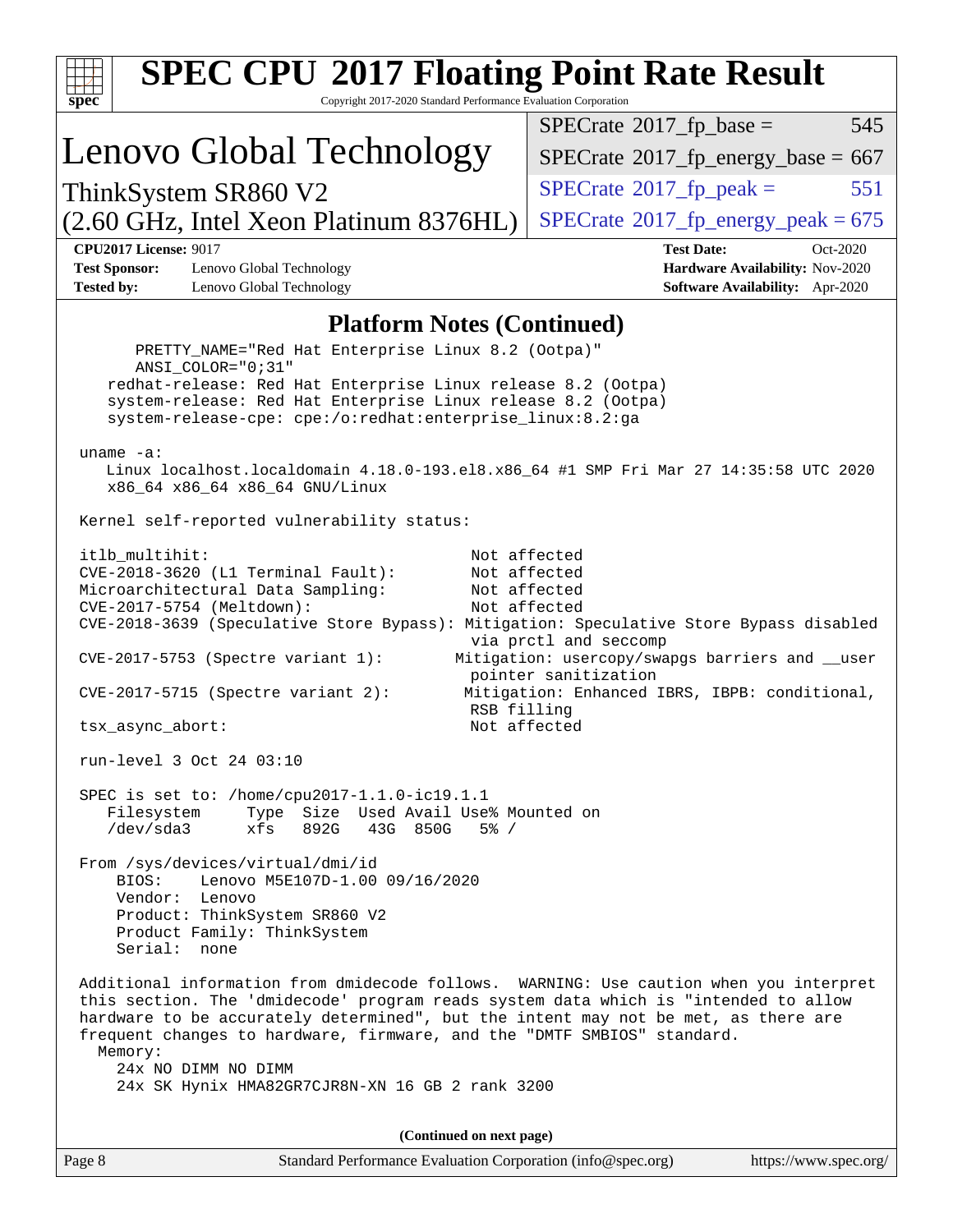| <b>SPEC CPU®2017 Floating Point Rate Result</b><br>Copyright 2017-2020 Standard Performance Evaluation Corporation<br>spec <sup>®</sup>                                              |                                                                    |  |  |  |  |
|--------------------------------------------------------------------------------------------------------------------------------------------------------------------------------------|--------------------------------------------------------------------|--|--|--|--|
|                                                                                                                                                                                      | $SPECrate^{\circ}2017$ _fp_base =<br>545                           |  |  |  |  |
| Lenovo Global Technology                                                                                                                                                             | $SPECTate$ <sup>®</sup> 2017_fp_energy_base = 667                  |  |  |  |  |
| ThinkSystem SR860 V2                                                                                                                                                                 | $SPECrate^{\circ}2017$ _fp_peak =<br>551                           |  |  |  |  |
| (2.60 GHz, Intel Xeon Platinum 8376HL)                                                                                                                                               | $SPECTate^{\circ}2017$ _fp_energy_peak = 675                       |  |  |  |  |
| <b>CPU2017 License: 9017</b>                                                                                                                                                         | <b>Test Date:</b><br>$Oct-2020$                                    |  |  |  |  |
| <b>Test Sponsor:</b><br>Lenovo Global Technology<br><b>Tested by:</b><br>Lenovo Global Technology                                                                                    | Hardware Availability: Nov-2020<br>Software Availability: Apr-2020 |  |  |  |  |
| <b>Platform Notes (Continued)</b>                                                                                                                                                    |                                                                    |  |  |  |  |
| (End of data from sysinfo program)                                                                                                                                                   |                                                                    |  |  |  |  |
| <b>Compiler Version Notes</b>                                                                                                                                                        |                                                                    |  |  |  |  |
| 519.1bm_r(base, peak) 538.imagick_r(base, peak)<br>С<br>544.nab_r(base, peak)                                                                                                        |                                                                    |  |  |  |  |
| Intel(R) C Compiler for applications running on Intel(R) 64, Version 2021.1<br>NextGen Build 20200304<br>Copyright (C) 1985-2020 Intel Corporation. All rights reserved.             |                                                                    |  |  |  |  |
|                                                                                                                                                                                      |                                                                    |  |  |  |  |
| 508.namd_r(base, peak) 510.parest_r(base, peak)<br>$C++$                                                                                                                             |                                                                    |  |  |  |  |
| Intel(R) C++ Compiler for applications running on Intel(R) 64, Version 2021.1<br>NextGen Build 20200304<br>Copyright (C) 1985-2020 Intel Corporation. All rights reserved.           |                                                                    |  |  |  |  |
| 511.povray_r(base) 526.blender_r(base, peak)<br>$C++$ , $C$                                                                                                                          |                                                                    |  |  |  |  |
| Intel(R) $C++$ Compiler for applications running on Intel(R) 64, Version 2021.1<br>NextGen Build 20200304                                                                            |                                                                    |  |  |  |  |
| Copyright (C) 1985-2020 Intel Corporation. All rights reserved.<br>Intel(R) C Compiler for applications running on Intel(R) 64, Version 2021.1<br>NextGen Build 20200304             |                                                                    |  |  |  |  |
| Copyright (C) 1985-2020 Intel Corporation. All rights reserved.                                                                                                                      |                                                                    |  |  |  |  |
| $C++$ , C $\qquad \qquad \vert$ 511.povray_r(peak)                                                                                                                                   |                                                                    |  |  |  |  |
| Intel(R) $C++$ Intel(R) 64 Compiler for applications running on Intel(R) 64,<br>Version 19.1.1.217 Build 20200306<br>Copyright (C) 1985-2020 Intel Corporation. All rights reserved. |                                                                    |  |  |  |  |
| Intel(R) C Intel(R) 64 Compiler for applications running on Intel(R) 64,<br>Version 19.1.1.217 Build 20200306<br>Copyright (C) 1985-2020 Intel Corporation. All rights reserved.     |                                                                    |  |  |  |  |
|                                                                                                                                                                                      |                                                                    |  |  |  |  |
|                                                                                                                                                                                      |                                                                    |  |  |  |  |
| (Continued on next page)                                                                                                                                                             |                                                                    |  |  |  |  |
| Page 9<br>Standard Performance Evaluation Corporation (info@spec.org)                                                                                                                | https://www.spec.org/                                              |  |  |  |  |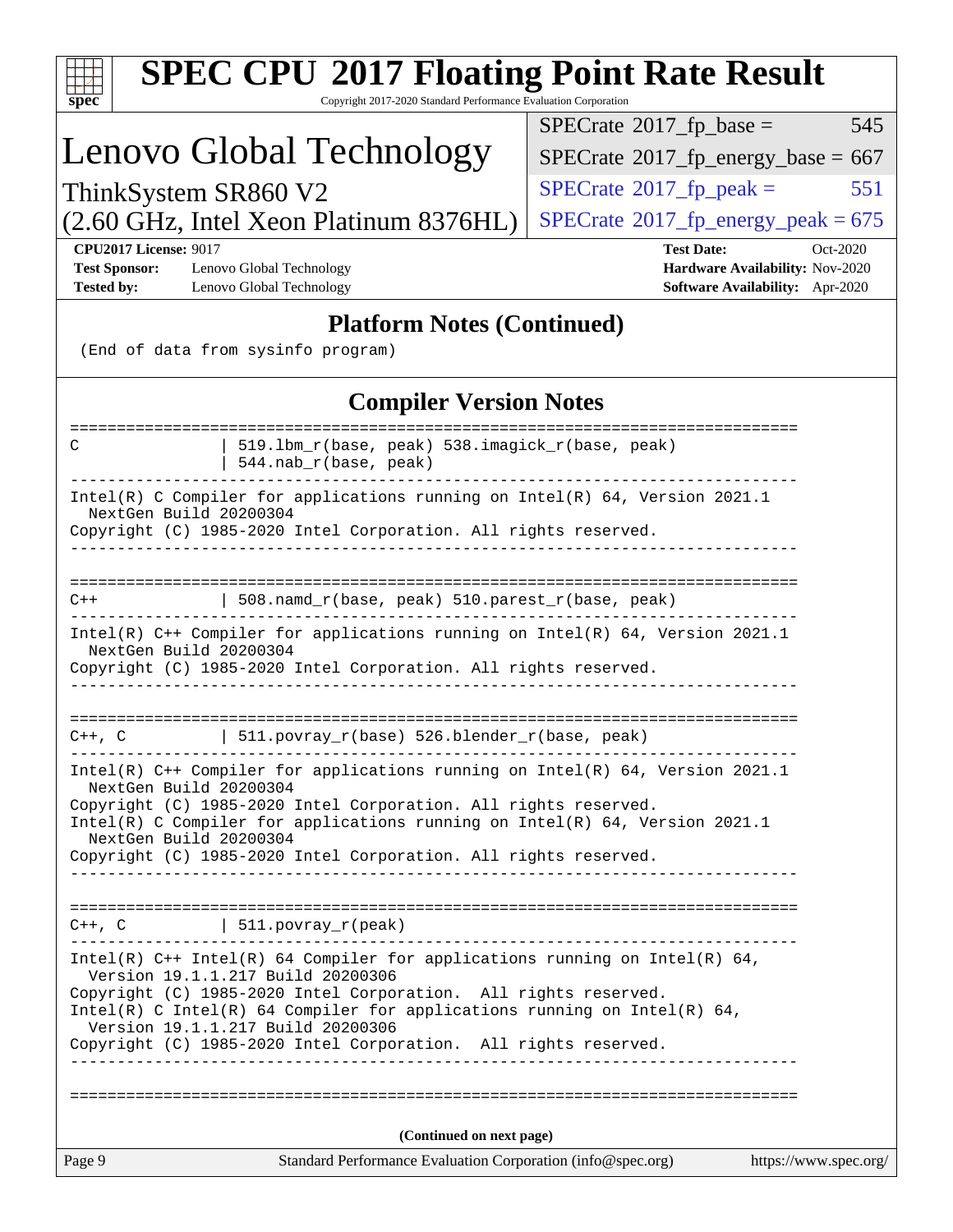| <b>SPEC CPU®2017 Floating Point Rate Result</b><br>Copyright 2017-2020 Standard Performance Evaluation Corporation<br>$spec^*$                                                                                                                                                                                                                                                                                                                                                                                                                        |                                                                                |  |  |  |  |
|-------------------------------------------------------------------------------------------------------------------------------------------------------------------------------------------------------------------------------------------------------------------------------------------------------------------------------------------------------------------------------------------------------------------------------------------------------------------------------------------------------------------------------------------------------|--------------------------------------------------------------------------------|--|--|--|--|
| $SPECrate^{\circ}2017$ _fp_base =                                                                                                                                                                                                                                                                                                                                                                                                                                                                                                                     | 545                                                                            |  |  |  |  |
| Lenovo Global Technology<br>$SPECTate@2017_fp\_energy\_base = 667$                                                                                                                                                                                                                                                                                                                                                                                                                                                                                    |                                                                                |  |  |  |  |
| $SPECrate^{\circ}2017$ fp peak =<br>ThinkSystem SR860 V2                                                                                                                                                                                                                                                                                                                                                                                                                                                                                              | 551                                                                            |  |  |  |  |
| (2.60 GHz, Intel Xeon Platinum 8376HL)<br>$SPECTate$ <sup>®</sup> 2017_fp_energy_peak = 675                                                                                                                                                                                                                                                                                                                                                                                                                                                           |                                                                                |  |  |  |  |
| <b>CPU2017 License: 9017</b><br><b>Test Date:</b><br><b>Test Sponsor:</b><br>Lenovo Global Technology<br>Lenovo Global Technology<br><b>Tested by:</b>                                                                                                                                                                                                                                                                                                                                                                                                | Oct-2020<br>Hardware Availability: Nov-2020<br>Software Availability: Apr-2020 |  |  |  |  |
| <b>Compiler Version Notes (Continued)</b><br>511.povray_r(base) 526.blender_r(base, peak)<br>$C++$ , $C$                                                                                                                                                                                                                                                                                                                                                                                                                                              |                                                                                |  |  |  |  |
| Intel(R) C++ Compiler for applications running on Intel(R) 64, Version 2021.1<br>NextGen Build 20200304<br>Copyright (C) 1985-2020 Intel Corporation. All rights reserved.<br>Intel(R) C Compiler for applications running on Intel(R) 64, Version 2021.1<br>NextGen Build 20200304<br>Copyright (C) 1985-2020 Intel Corporation. All rights reserved.                                                                                                                                                                                                |                                                                                |  |  |  |  |
| $  511. povray_r (peak)$<br>$C++$ , $C$                                                                                                                                                                                                                                                                                                                                                                                                                                                                                                               |                                                                                |  |  |  |  |
| Intel(R) $C++$ Intel(R) 64 Compiler for applications running on Intel(R) 64,<br>Version 19.1.1.217 Build 20200306<br>Copyright (C) 1985-2020 Intel Corporation. All rights reserved.<br>Intel(R) C Intel(R) 64 Compiler for applications running on Intel(R) 64,<br>Version 19.1.1.217 Build 20200306<br>Copyright (C) 1985-2020 Intel Corporation. All rights reserved.                                                                                                                                                                              |                                                                                |  |  |  |  |
| C++, C, Fortran   507.cactuBSSN_r(base, peak)                                                                                                                                                                                                                                                                                                                                                                                                                                                                                                         |                                                                                |  |  |  |  |
| Intel(R) C++ Compiler for applications running on Intel(R) 64, Version 2021.1<br>NextGen Build 20200304<br>Copyright (C) 1985-2020 Intel Corporation. All rights reserved.<br>Intel(R) C Compiler for applications running on $Intel(R) 64$ , Version 2021.1<br>NextGen Build 20200304<br>Copyright (C) 1985-2020 Intel Corporation. All rights reserved.<br>$Intel(R)$ Fortran Intel(R) 64 Compiler for applications running on Intel(R)<br>64, Version 19.1.1.217 Build 20200306<br>Copyright (C) 1985-2020 Intel Corporation. All rights reserved. |                                                                                |  |  |  |  |
| 503.bwaves_r(base, peak) 549.fotonik3d_r(base, peak)<br>Fortran<br>554.roms_r(base, peak)                                                                                                                                                                                                                                                                                                                                                                                                                                                             |                                                                                |  |  |  |  |
| $Intel(R)$ Fortran Intel(R) 64 Compiler for applications running on Intel(R)<br>64, Version 19.1.1.217 Build 20200306<br>Copyright (C) 1985-2020 Intel Corporation. All rights reserved.                                                                                                                                                                                                                                                                                                                                                              |                                                                                |  |  |  |  |
|                                                                                                                                                                                                                                                                                                                                                                                                                                                                                                                                                       |                                                                                |  |  |  |  |
| (Continued on next page)<br>Page 10<br>Standard Performance Evaluation Corporation (info@spec.org)                                                                                                                                                                                                                                                                                                                                                                                                                                                    | https://www.spec.org/                                                          |  |  |  |  |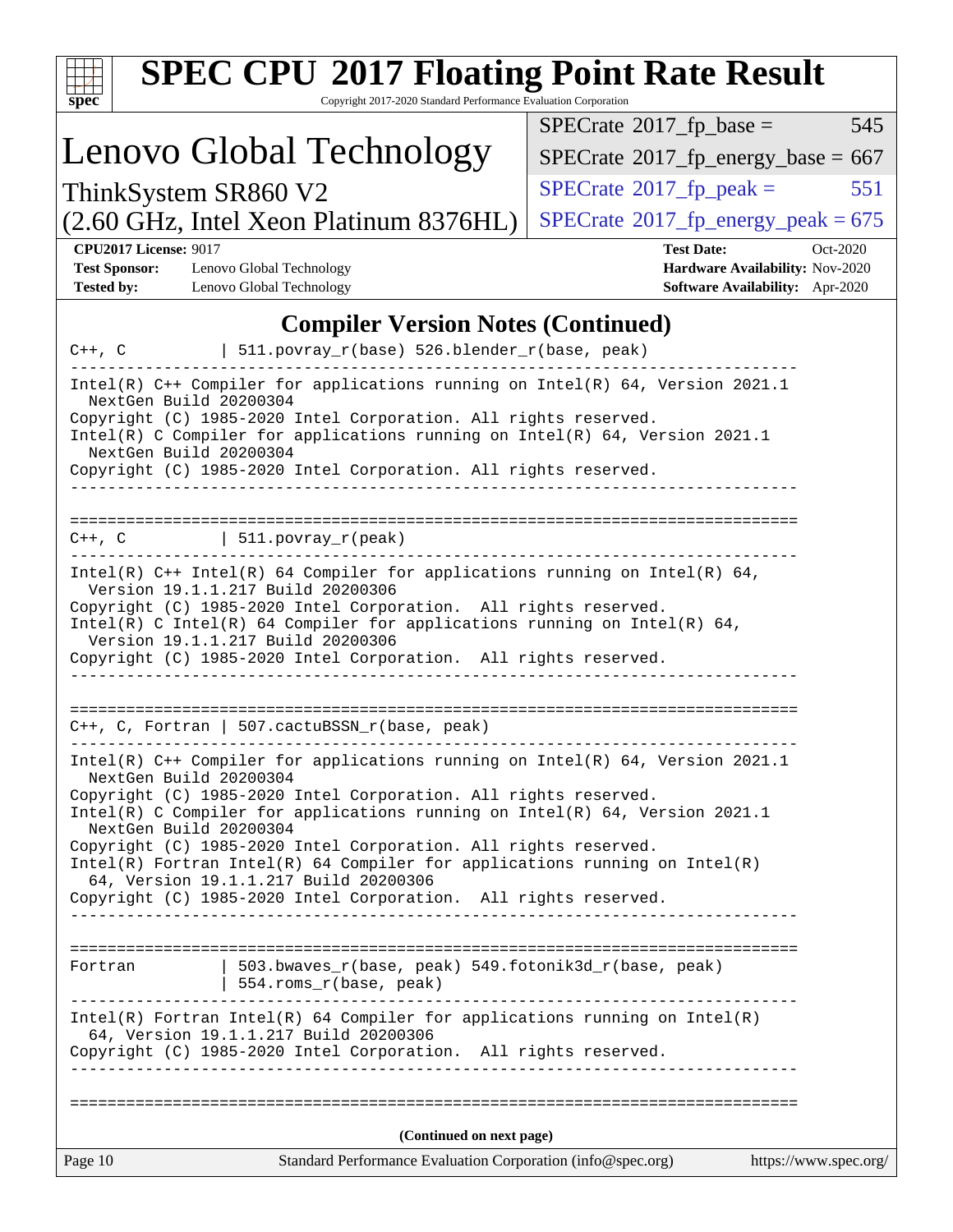| <b>SPEC CPU®2017 Floating Point Rate Result</b><br>Copyright 2017-2020 Standard Performance Evaluation Corporation<br>$spec^*$                                                                                                                                                                                                                                               |                                                                                                            |  |  |  |  |
|------------------------------------------------------------------------------------------------------------------------------------------------------------------------------------------------------------------------------------------------------------------------------------------------------------------------------------------------------------------------------|------------------------------------------------------------------------------------------------------------|--|--|--|--|
|                                                                                                                                                                                                                                                                                                                                                                              | 545<br>$SPECrate^{\circ}2017$ _fp_base =                                                                   |  |  |  |  |
| Lenovo Global Technology                                                                                                                                                                                                                                                                                                                                                     | $SPECTate^{\circ}2017$ _fp_energy_base = 667                                                               |  |  |  |  |
| ThinkSystem SR860 V2                                                                                                                                                                                                                                                                                                                                                         | $SPECrate^{\circ}2017$ _fp_peak =<br>551                                                                   |  |  |  |  |
| (2.60 GHz, Intel Xeon Platinum 8376HL)                                                                                                                                                                                                                                                                                                                                       | $SPECTate^{\circ}2017$ _fp_energy_peak = 675                                                               |  |  |  |  |
| <b>CPU2017 License: 9017</b><br><b>Test Sponsor:</b><br>Lenovo Global Technology<br><b>Tested by:</b><br>Lenovo Global Technology                                                                                                                                                                                                                                            | <b>Test Date:</b><br>Oct-2020<br><b>Hardware Availability: Nov-2020</b><br>Software Availability: Apr-2020 |  |  |  |  |
| <b>Compiler Version Notes (Continued)</b>                                                                                                                                                                                                                                                                                                                                    |                                                                                                            |  |  |  |  |
| $521.wrf_r(base) 527.cam4_r(base, peak)$<br>Fortran, C                                                                                                                                                                                                                                                                                                                       |                                                                                                            |  |  |  |  |
| $Intel(R)$ Fortran Intel(R) 64 Compiler for applications running on Intel(R)<br>64, Version 19.1.1.217 Build 20200306<br>Copyright (C) 1985-2020 Intel Corporation. All rights reserved.<br>Intel(R) C Compiler for applications running on Intel(R) 64, Version 2021.1<br>NextGen Build 20200304<br>Copyright (C) 1985-2020 Intel Corporation. All rights reserved.         |                                                                                                            |  |  |  |  |
| ===================<br>  521.wrf $r(\text{peak})$<br>Fortran, C                                                                                                                                                                                                                                                                                                              |                                                                                                            |  |  |  |  |
| $Intel(R)$ Fortran Intel(R) 64 Compiler for applications running on Intel(R)<br>64, Version 19.1.1.217 Build 20200306<br>Copyright (C) 1985-2020 Intel Corporation. All rights reserved.<br>Intel(R) C Intel(R) 64 Compiler for applications running on Intel(R) 64,<br>Version 19.1.1.217 Build 20200306<br>Copyright (C) 1985-2020 Intel Corporation. All rights reserved. |                                                                                                            |  |  |  |  |
| $521.wrf_r(base) 527.cam4_r(base, peak)$<br>Fortran, C                                                                                                                                                                                                                                                                                                                       |                                                                                                            |  |  |  |  |
| $Intel(R)$ Fortran Intel(R) 64 Compiler for applications running on Intel(R)<br>64, Version 19.1.1.217 Build 20200306<br>Copyright (C) 1985-2020 Intel Corporation. All rights reserved.<br>Intel(R) C Compiler for applications running on Intel(R) 64, Version 2021.1<br>NextGen Build 20200304<br>Copyright (C) 1985-2020 Intel Corporation. All rights reserved.         |                                                                                                            |  |  |  |  |
| Fortran, $C$   521.wrf_r(peak)                                                                                                                                                                                                                                                                                                                                               |                                                                                                            |  |  |  |  |
| $Intel(R)$ Fortran Intel(R) 64 Compiler for applications running on Intel(R)<br>64, Version 19.1.1.217 Build 20200306                                                                                                                                                                                                                                                        |                                                                                                            |  |  |  |  |
| Copyright (C) 1985-2020 Intel Corporation. All rights reserved.<br>$Intel(R)$ C Intel(R) 64 Compiler for applications running on Intel(R) 64,<br>Version 19.1.1.217 Build 20200306                                                                                                                                                                                           |                                                                                                            |  |  |  |  |
| Copyright (C) 1985-2020 Intel Corporation. All rights reserved.                                                                                                                                                                                                                                                                                                              |                                                                                                            |  |  |  |  |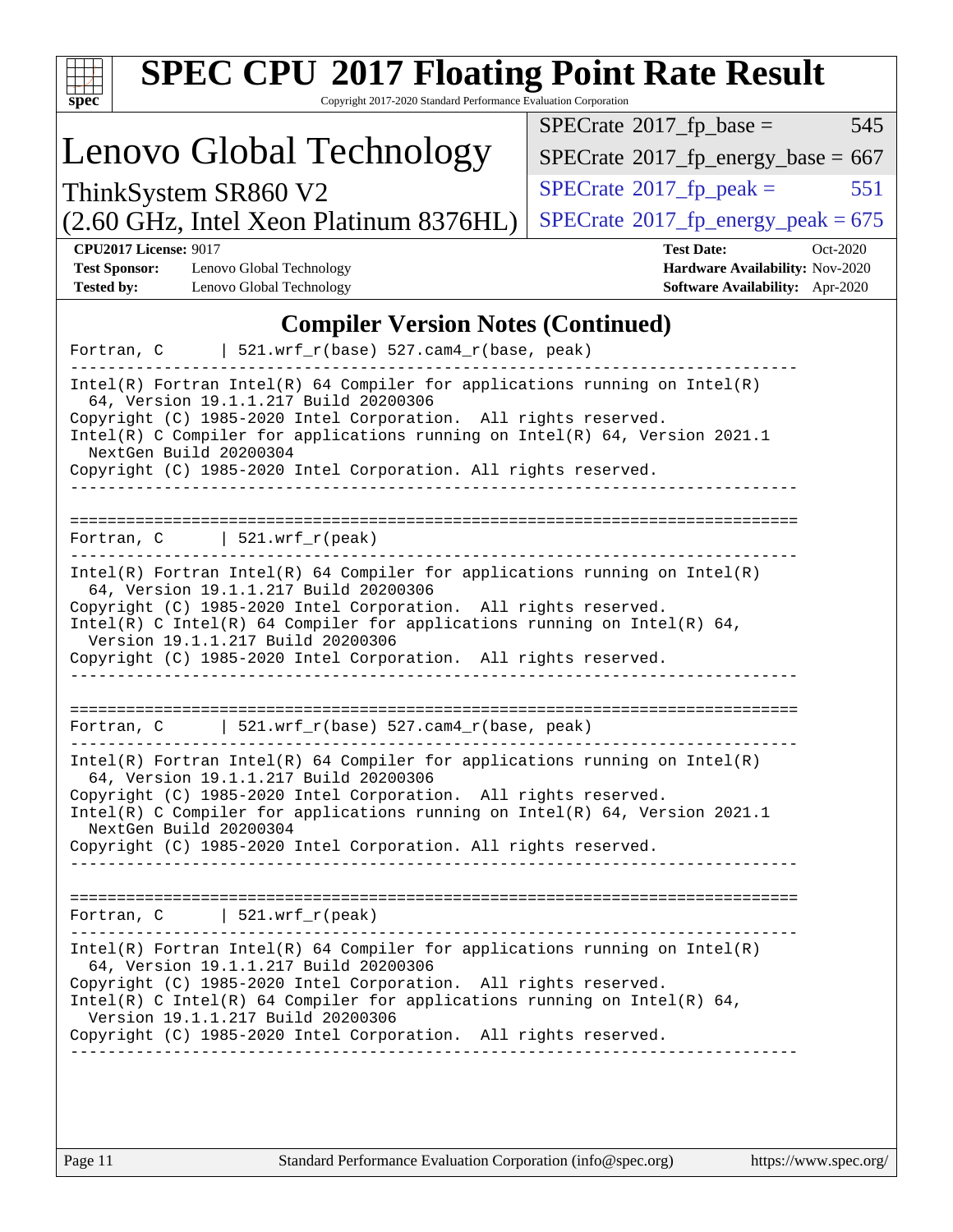| <b>SPEC CPU®2017 Floating Point Rate Result</b><br>Copyright 2017-2020 Standard Performance Evaluation Corporation<br>$spec^*$ |                                                                    |
|--------------------------------------------------------------------------------------------------------------------------------|--------------------------------------------------------------------|
|                                                                                                                                | 545<br>$SPECrate^{\circ}2017$ _fp_base =                           |
| Lenovo Global Technology                                                                                                       | $SPECTate$ <sup>®</sup> 2017_fp_energy_base = 667                  |
| ThinkSystem SR860 V2                                                                                                           | 551<br>$SPECrate^{\circ}2017$ _fp_peak =                           |
| (2.60 GHz, Intel Xeon Platinum 8376HL)                                                                                         | $SPECTate$ <sup>®</sup> 2017_fp_energy_peak = 675                  |
| <b>CPU2017 License: 9017</b>                                                                                                   | <b>Test Date:</b><br>Oct-2020                                      |
| <b>Test Sponsor:</b><br>Lenovo Global Technology<br><b>Tested by:</b><br>Lenovo Global Technology                              | Hardware Availability: Nov-2020<br>Software Availability: Apr-2020 |
| <b>Base Compiler Invocation</b><br>C benchmarks:<br>icc                                                                        |                                                                    |
| $C_{++}$ benchmarks:<br>icpc                                                                                                   |                                                                    |
| Fortran benchmarks:<br>ifort                                                                                                   |                                                                    |
| Benchmarks using both Fortran and C:<br>ifort icc                                                                              |                                                                    |
| Benchmarks using both C and C++:<br>icpc icc                                                                                   |                                                                    |
| Benchmarks using Fortran, C, and C++:<br>icpc icc ifort                                                                        |                                                                    |
| <b>Base Portability Flags</b>                                                                                                  |                                                                    |
| 503.bwaves_r: -DSPEC LP64                                                                                                      |                                                                    |

 544.nab\_r: [-DSPEC\\_LP64](http://www.spec.org/cpu2017/results/res2020q4/cpu2017-20201026-24301.flags.html#suite_basePORTABILITY544_nab_r_DSPEC_LP64) 549.fotonik3d\_r: [-DSPEC\\_LP64](http://www.spec.org/cpu2017/results/res2020q4/cpu2017-20201026-24301.flags.html#suite_basePORTABILITY549_fotonik3d_r_DSPEC_LP64) 554.roms\_r: [-DSPEC\\_LP64](http://www.spec.org/cpu2017/results/res2020q4/cpu2017-20201026-24301.flags.html#suite_basePORTABILITY554_roms_r_DSPEC_LP64)

 521.wrf\_r: [-DSPEC\\_LP64](http://www.spec.org/cpu2017/results/res2020q4/cpu2017-20201026-24301.flags.html#suite_basePORTABILITY521_wrf_r_DSPEC_LP64) [-DSPEC\\_CASE\\_FLAG](http://www.spec.org/cpu2017/results/res2020q4/cpu2017-20201026-24301.flags.html#b521.wrf_r_baseCPORTABILITY_DSPEC_CASE_FLAG) [-convert big\\_endian](http://www.spec.org/cpu2017/results/res2020q4/cpu2017-20201026-24301.flags.html#user_baseFPORTABILITY521_wrf_r_convert_big_endian_c3194028bc08c63ac5d04de18c48ce6d347e4e562e8892b8bdbdc0214820426deb8554edfa529a3fb25a586e65a3d812c835984020483e7e73212c4d31a38223) 526.blender\_r: [-DSPEC\\_LP64](http://www.spec.org/cpu2017/results/res2020q4/cpu2017-20201026-24301.flags.html#suite_basePORTABILITY526_blender_r_DSPEC_LP64) [-DSPEC\\_LINUX](http://www.spec.org/cpu2017/results/res2020q4/cpu2017-20201026-24301.flags.html#b526.blender_r_baseCPORTABILITY_DSPEC_LINUX) [-funsigned-char](http://www.spec.org/cpu2017/results/res2020q4/cpu2017-20201026-24301.flags.html#user_baseCPORTABILITY526_blender_r_force_uchar_40c60f00ab013830e2dd6774aeded3ff59883ba5a1fc5fc14077f794d777847726e2a5858cbc7672e36e1b067e7e5c1d9a74f7176df07886a243d7cc18edfe67)

### **[Base Optimization Flags](http://www.spec.org/auto/cpu2017/Docs/result-fields.html#BaseOptimizationFlags)**

[C benchmarks](http://www.spec.org/auto/cpu2017/Docs/result-fields.html#Cbenchmarks):

 507.cactuBSSN\_r: [-DSPEC\\_LP64](http://www.spec.org/cpu2017/results/res2020q4/cpu2017-20201026-24301.flags.html#suite_basePORTABILITY507_cactuBSSN_r_DSPEC_LP64) 508.namd\_r: [-DSPEC\\_LP64](http://www.spec.org/cpu2017/results/res2020q4/cpu2017-20201026-24301.flags.html#suite_basePORTABILITY508_namd_r_DSPEC_LP64) 510.parest\_r: [-DSPEC\\_LP64](http://www.spec.org/cpu2017/results/res2020q4/cpu2017-20201026-24301.flags.html#suite_basePORTABILITY510_parest_r_DSPEC_LP64) 511.povray\_r: [-DSPEC\\_LP64](http://www.spec.org/cpu2017/results/res2020q4/cpu2017-20201026-24301.flags.html#suite_basePORTABILITY511_povray_r_DSPEC_LP64) 519.lbm\_r: [-DSPEC\\_LP64](http://www.spec.org/cpu2017/results/res2020q4/cpu2017-20201026-24301.flags.html#suite_basePORTABILITY519_lbm_r_DSPEC_LP64)

538.imagick\_r: [-DSPEC\\_LP64](http://www.spec.org/cpu2017/results/res2020q4/cpu2017-20201026-24301.flags.html#suite_basePORTABILITY538_imagick_r_DSPEC_LP64)

527.cam4\_r: [-DSPEC\\_LP64](http://www.spec.org/cpu2017/results/res2020q4/cpu2017-20201026-24301.flags.html#suite_basePORTABILITY527_cam4_r_DSPEC_LP64) [-DSPEC\\_CASE\\_FLAG](http://www.spec.org/cpu2017/results/res2020q4/cpu2017-20201026-24301.flags.html#b527.cam4_r_baseCPORTABILITY_DSPEC_CASE_FLAG)

[-m64](http://www.spec.org/cpu2017/results/res2020q4/cpu2017-20201026-24301.flags.html#user_CCbase_m64-icc) [-qnextgen](http://www.spec.org/cpu2017/results/res2020q4/cpu2017-20201026-24301.flags.html#user_CCbase_f-qnextgen) [-std=c11](http://www.spec.org/cpu2017/results/res2020q4/cpu2017-20201026-24301.flags.html#user_CCbase_std-icc-std_0e1c27790398a4642dfca32ffe6c27b5796f9c2d2676156f2e42c9c44eaad0c049b1cdb667a270c34d979996257aeb8fc440bfb01818dbc9357bd9d174cb8524) [-Wl,-plugin-opt=-x86-branches-within-32B-boundaries](http://www.spec.org/cpu2017/results/res2020q4/cpu2017-20201026-24301.flags.html#user_CCbase_f-x86-branches-within-32B-boundaries_0098b4e4317ae60947b7b728078a624952a08ac37a3c797dfb4ffeb399e0c61a9dd0f2f44ce917e9361fb9076ccb15e7824594512dd315205382d84209e912f3) [-Wl,-z,muldefs](http://www.spec.org/cpu2017/results/res2020q4/cpu2017-20201026-24301.flags.html#user_CCbase_link_force_multiple1_b4cbdb97b34bdee9ceefcfe54f4c8ea74255f0b02a4b23e853cdb0e18eb4525ac79b5a88067c842dd0ee6996c24547a27a4b99331201badda8798ef8a743f577)

**(Continued on next page)**

Page 12 Standard Performance Evaluation Corporation [\(info@spec.org\)](mailto:info@spec.org) <https://www.spec.org/>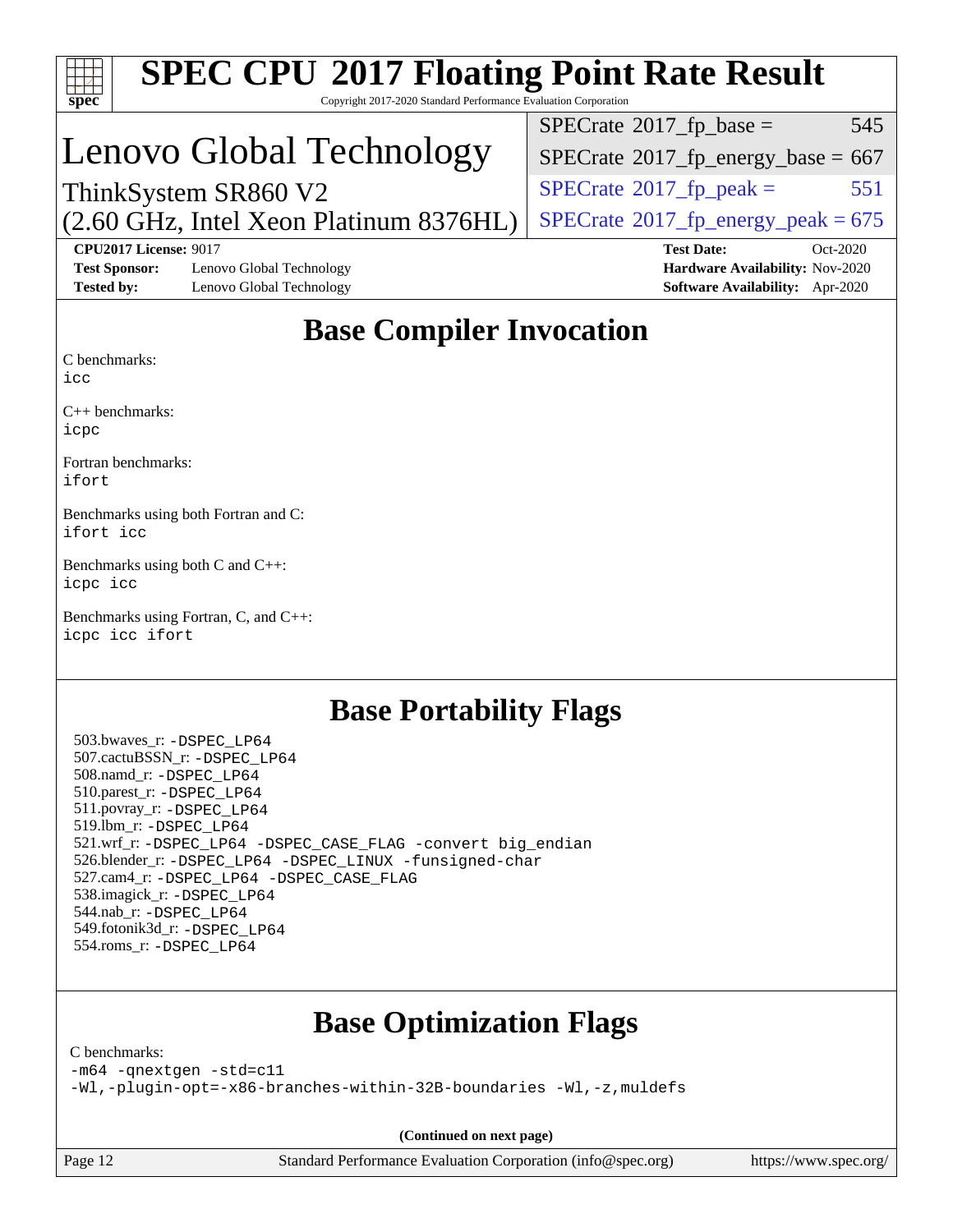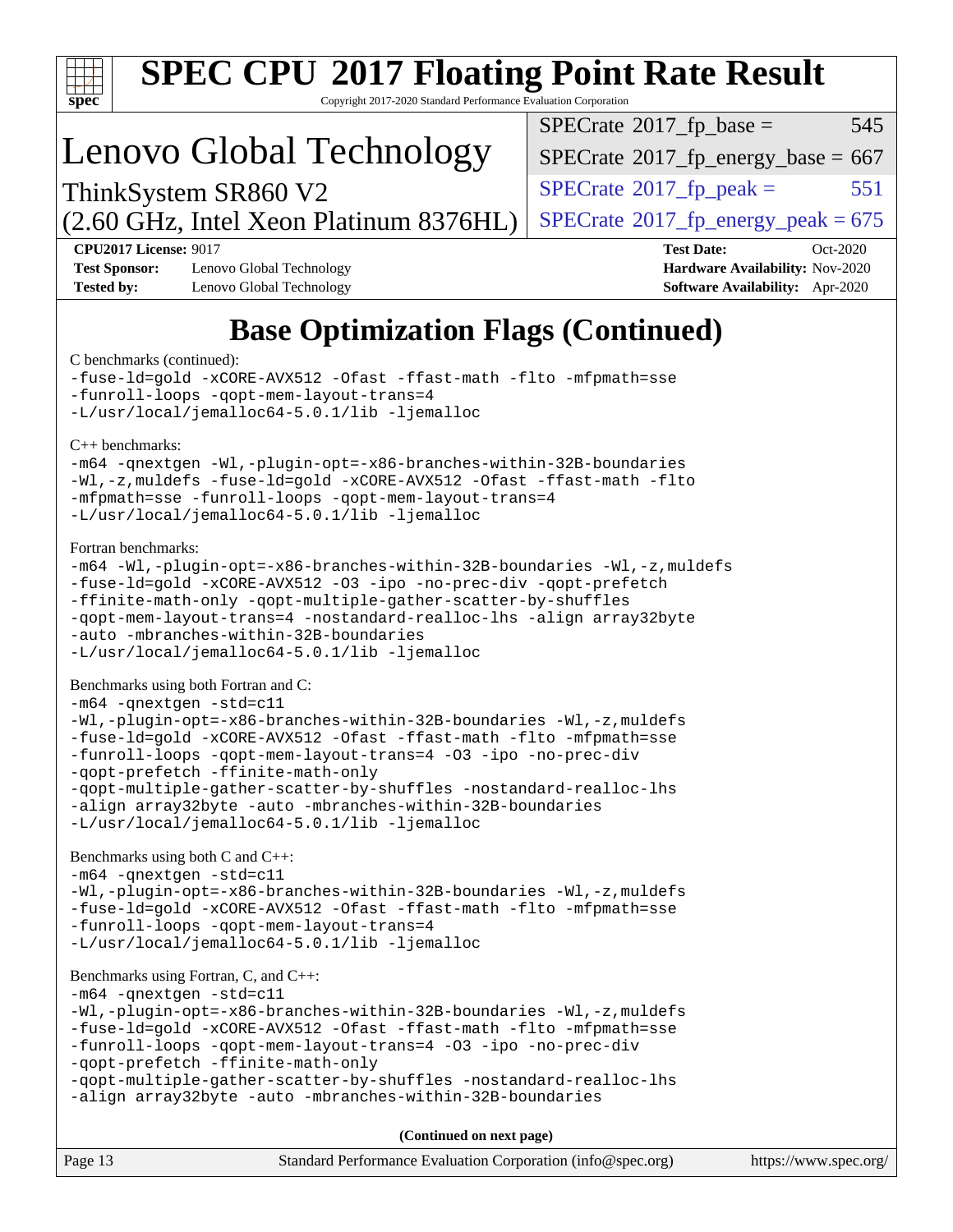

# **[SPEC CPU](http://www.spec.org/auto/cpu2017/Docs/result-fields.html#SPECCPU2017FloatingPointRateResult)[2017 Floating Point Rate Result](http://www.spec.org/auto/cpu2017/Docs/result-fields.html#SPECCPU2017FloatingPointRateResult)**

Copyright 2017-2020 Standard Performance Evaluation Corporation

# Lenovo Global Technology

 $SPECTate^{\circ}2017$ \_fp\_base = 545

 $SPECTate$ <sup>®</sup>[2017\\_fp\\_energy\\_base =](http://www.spec.org/auto/cpu2017/Docs/result-fields.html#SPECrate2017fpenergybase) 667

 $SPECTate$ <sup>®</sup>[2017\\_fp\\_energy\\_peak = 6](http://www.spec.org/auto/cpu2017/Docs/result-fields.html#SPECrate2017fpenergypeak)75

 $SPECTate^{\circ}2017$ \_fp\_peak = 551

(2.60 GHz, Intel Xeon Platinum 8376HL) ThinkSystem SR860 V2

**[CPU2017 License:](http://www.spec.org/auto/cpu2017/Docs/result-fields.html#CPU2017License)** 9017 **[Test Date:](http://www.spec.org/auto/cpu2017/Docs/result-fields.html#TestDate)** Oct-2020 **[Test Sponsor:](http://www.spec.org/auto/cpu2017/Docs/result-fields.html#TestSponsor)** Lenovo Global Technology **[Hardware Availability:](http://www.spec.org/auto/cpu2017/Docs/result-fields.html#HardwareAvailability)** Nov-2020 **[Tested by:](http://www.spec.org/auto/cpu2017/Docs/result-fields.html#Testedby)** Lenovo Global Technology **[Software Availability:](http://www.spec.org/auto/cpu2017/Docs/result-fields.html#SoftwareAvailability)** Apr-2020

## **[Base Optimization Flags \(Continued\)](http://www.spec.org/auto/cpu2017/Docs/result-fields.html#BaseOptimizationFlags)**

[Benchmarks using Fortran, C, and C++](http://www.spec.org/auto/cpu2017/Docs/result-fields.html#BenchmarksusingFortranCandCXX) (continued): [-L/usr/local/jemalloc64-5.0.1/lib](http://www.spec.org/cpu2017/results/res2020q4/cpu2017-20201026-24301.flags.html#user_CC_CXX_FCbase_jemalloc_link_path64_1_cc289568b1a6c0fd3b62c91b824c27fcb5af5e8098e6ad028160d21144ef1b8aef3170d2acf0bee98a8da324cfe4f67d0a3d0c4cc4673d993d694dc2a0df248b) [-ljemalloc](http://www.spec.org/cpu2017/results/res2020q4/cpu2017-20201026-24301.flags.html#user_CC_CXX_FCbase_jemalloc_link_lib_d1249b907c500fa1c0672f44f562e3d0f79738ae9e3c4a9c376d49f265a04b9c99b167ecedbf6711b3085be911c67ff61f150a17b3472be731631ba4d0471706)

## **[Peak Compiler Invocation](http://www.spec.org/auto/cpu2017/Docs/result-fields.html#PeakCompilerInvocation)**

[C benchmarks](http://www.spec.org/auto/cpu2017/Docs/result-fields.html#Cbenchmarks): [icc](http://www.spec.org/cpu2017/results/res2020q4/cpu2017-20201026-24301.flags.html#user_CCpeak_intel_icc_66fc1ee009f7361af1fbd72ca7dcefbb700085f36577c54f309893dd4ec40d12360134090235512931783d35fd58c0460139e722d5067c5574d8eaf2b3e37e92)

[C++ benchmarks:](http://www.spec.org/auto/cpu2017/Docs/result-fields.html#CXXbenchmarks) [icpc](http://www.spec.org/cpu2017/results/res2020q4/cpu2017-20201026-24301.flags.html#user_CXXpeak_intel_icpc_c510b6838c7f56d33e37e94d029a35b4a7bccf4766a728ee175e80a419847e808290a9b78be685c44ab727ea267ec2f070ec5dc83b407c0218cded6866a35d07)

[Fortran benchmarks](http://www.spec.org/auto/cpu2017/Docs/result-fields.html#Fortranbenchmarks): [ifort](http://www.spec.org/cpu2017/results/res2020q4/cpu2017-20201026-24301.flags.html#user_FCpeak_intel_ifort_8111460550e3ca792625aed983ce982f94888b8b503583aa7ba2b8303487b4d8a21a13e7191a45c5fd58ff318f48f9492884d4413fa793fd88dd292cad7027ca)

[Benchmarks using both Fortran and C](http://www.spec.org/auto/cpu2017/Docs/result-fields.html#BenchmarksusingbothFortranandC): [ifort](http://www.spec.org/cpu2017/results/res2020q4/cpu2017-20201026-24301.flags.html#user_CC_FCpeak_intel_ifort_8111460550e3ca792625aed983ce982f94888b8b503583aa7ba2b8303487b4d8a21a13e7191a45c5fd58ff318f48f9492884d4413fa793fd88dd292cad7027ca) [icc](http://www.spec.org/cpu2017/results/res2020q4/cpu2017-20201026-24301.flags.html#user_CC_FCpeak_intel_icc_66fc1ee009f7361af1fbd72ca7dcefbb700085f36577c54f309893dd4ec40d12360134090235512931783d35fd58c0460139e722d5067c5574d8eaf2b3e37e92)

[Benchmarks using both C and C++](http://www.spec.org/auto/cpu2017/Docs/result-fields.html#BenchmarksusingbothCandCXX): [icpc](http://www.spec.org/cpu2017/results/res2020q4/cpu2017-20201026-24301.flags.html#user_CC_CXXpeak_intel_icpc_c510b6838c7f56d33e37e94d029a35b4a7bccf4766a728ee175e80a419847e808290a9b78be685c44ab727ea267ec2f070ec5dc83b407c0218cded6866a35d07) [icc](http://www.spec.org/cpu2017/results/res2020q4/cpu2017-20201026-24301.flags.html#user_CC_CXXpeak_intel_icc_66fc1ee009f7361af1fbd72ca7dcefbb700085f36577c54f309893dd4ec40d12360134090235512931783d35fd58c0460139e722d5067c5574d8eaf2b3e37e92)

[Benchmarks using Fortran, C, and C++:](http://www.spec.org/auto/cpu2017/Docs/result-fields.html#BenchmarksusingFortranCandCXX) [icpc](http://www.spec.org/cpu2017/results/res2020q4/cpu2017-20201026-24301.flags.html#user_CC_CXX_FCpeak_intel_icpc_c510b6838c7f56d33e37e94d029a35b4a7bccf4766a728ee175e80a419847e808290a9b78be685c44ab727ea267ec2f070ec5dc83b407c0218cded6866a35d07) [icc](http://www.spec.org/cpu2017/results/res2020q4/cpu2017-20201026-24301.flags.html#user_CC_CXX_FCpeak_intel_icc_66fc1ee009f7361af1fbd72ca7dcefbb700085f36577c54f309893dd4ec40d12360134090235512931783d35fd58c0460139e722d5067c5574d8eaf2b3e37e92) [ifort](http://www.spec.org/cpu2017/results/res2020q4/cpu2017-20201026-24301.flags.html#user_CC_CXX_FCpeak_intel_ifort_8111460550e3ca792625aed983ce982f94888b8b503583aa7ba2b8303487b4d8a21a13e7191a45c5fd58ff318f48f9492884d4413fa793fd88dd292cad7027ca)

### **[Peak Portability Flags](http://www.spec.org/auto/cpu2017/Docs/result-fields.html#PeakPortabilityFlags)**

Same as Base Portability Flags

## **[Peak Optimization Flags](http://www.spec.org/auto/cpu2017/Docs/result-fields.html#PeakOptimizationFlags)**

[C benchmarks](http://www.spec.org/auto/cpu2017/Docs/result-fields.html#Cbenchmarks):

519.lbm\_r: basepeak = yes

538.imagick\_r: basepeak = yes

 $544$ .nab\_r: basepeak = yes

**(Continued on next page)**

Page 14 Standard Performance Evaluation Corporation [\(info@spec.org\)](mailto:info@spec.org) <https://www.spec.org/>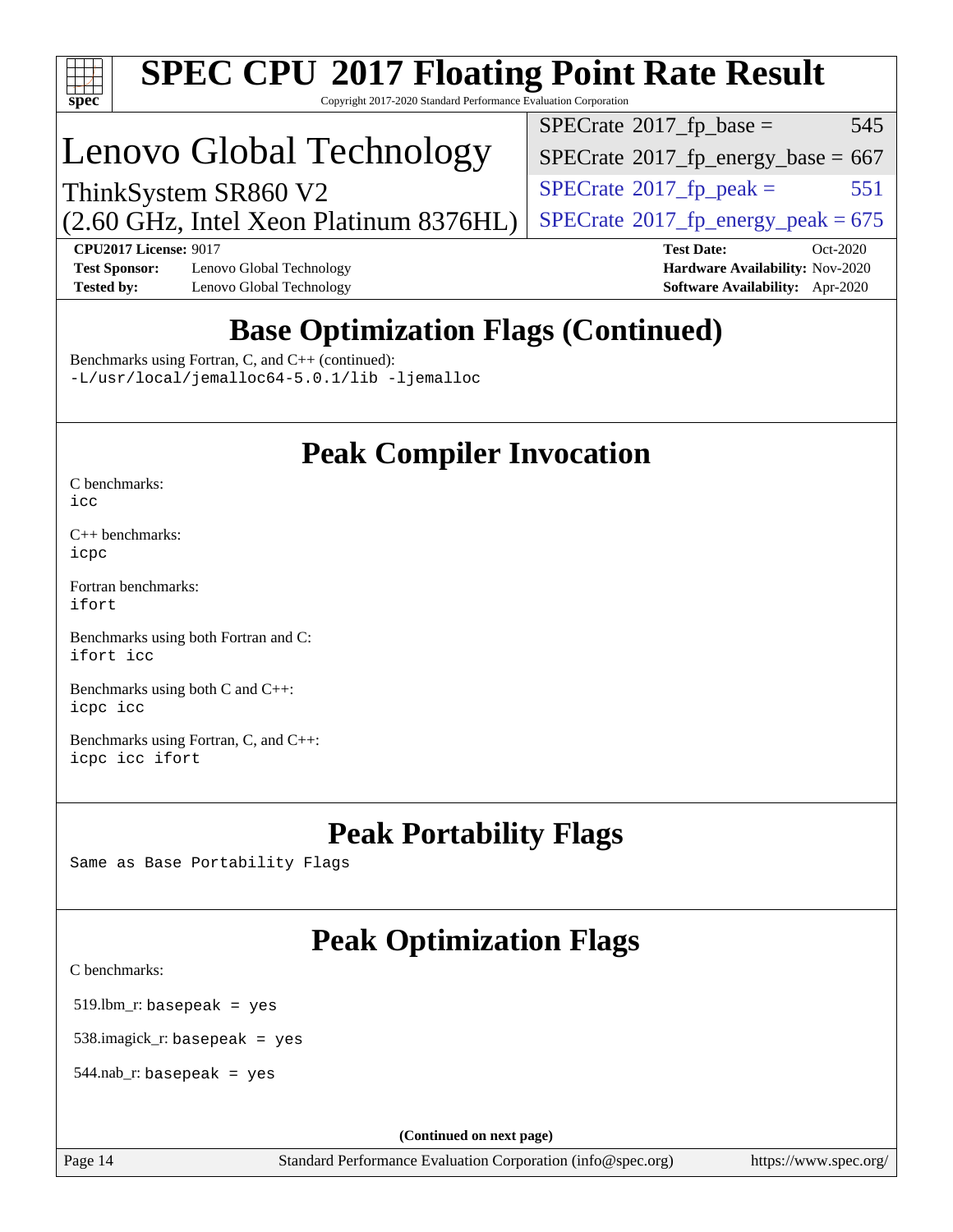| <b>SPEC CPU®2017 Floating Point Rate Result</b><br>Copyright 2017-2020 Standard Performance Evaluation Corporation<br>$\mathbf{Spec}^*$                                                                                                                                                                                                                                                        |                                                                                                            |  |  |  |  |
|------------------------------------------------------------------------------------------------------------------------------------------------------------------------------------------------------------------------------------------------------------------------------------------------------------------------------------------------------------------------------------------------|------------------------------------------------------------------------------------------------------------|--|--|--|--|
|                                                                                                                                                                                                                                                                                                                                                                                                | $SPECTate$ <sup>®</sup> 2017_fp_base =<br>545                                                              |  |  |  |  |
| Lenovo Global Technology                                                                                                                                                                                                                                                                                                                                                                       | $SPECTate^{\circ}2017$ _fp_energy_base = 667                                                               |  |  |  |  |
| ThinkSystem SR860 V2                                                                                                                                                                                                                                                                                                                                                                           | $SPECrate^{\circ}2017$ _fp_peak =<br>551                                                                   |  |  |  |  |
| (2.60 GHz, Intel Xeon Platinum 8376HL)                                                                                                                                                                                                                                                                                                                                                         | $SPECTate^{\circ}2017$ _fp_energy_peak = 675                                                               |  |  |  |  |
| <b>CPU2017 License: 9017</b><br><b>Test Sponsor:</b><br>Lenovo Global Technology<br><b>Tested by:</b><br>Lenovo Global Technology                                                                                                                                                                                                                                                              | <b>Test Date:</b><br>Oct-2020<br><b>Hardware Availability: Nov-2020</b><br>Software Availability: Apr-2020 |  |  |  |  |
| <b>Peak Optimization Flags (Continued)</b>                                                                                                                                                                                                                                                                                                                                                     |                                                                                                            |  |  |  |  |
| $C++$ benchmarks:                                                                                                                                                                                                                                                                                                                                                                              |                                                                                                            |  |  |  |  |
| $508$ .namd_r: basepeak = yes                                                                                                                                                                                                                                                                                                                                                                  |                                                                                                            |  |  |  |  |
| 510.parest_r: -m64 -qnextgen<br>-Wl,-plugin-opt=-x86-branches-within-32B-boundaries<br>-Wl,-z, muldefs -fuse-ld=gold -xCORE-AVX512 -Ofast<br>-ffast-math -flto -mfpmath=sse -funroll-loops<br>-qopt-mem-layout-trans=4 -L/usr/local/jemalloc64-5.0.1/lib<br>$-l$ jemalloc                                                                                                                      |                                                                                                            |  |  |  |  |
| Fortran benchmarks:                                                                                                                                                                                                                                                                                                                                                                            |                                                                                                            |  |  |  |  |
| 503.bwaves_r: -m64 -Wl,-plugin-opt=-x86-branches-within-32B-boundaries<br>-Wl,-z, muldefs -fuse-ld=gold -xCORE-AVX512 -03 -ipo<br>-no-prec-div -qopt-prefetch -ffinite-math-only<br>-qopt-multiple-gather-scatter-by-shuffles<br>-qopt-mem-layout-trans=4 -nostandard-realloc-lhs<br>-align array32byte -auto -mbranches-within-32B-boundaries<br>-L/usr/local/jemalloc64-5.0.1/lib -ljemalloc |                                                                                                            |  |  |  |  |
| $549$ .fotonik $3d$ _r: basepeak = yes                                                                                                                                                                                                                                                                                                                                                         |                                                                                                            |  |  |  |  |
| 554.roms_r: Same as 503.bwaves_r                                                                                                                                                                                                                                                                                                                                                               |                                                                                                            |  |  |  |  |
| Benchmarks using both Fortran and C:                                                                                                                                                                                                                                                                                                                                                           |                                                                                                            |  |  |  |  |
| $521.wrf_r$ : $-$ prof $-$ gen(pass 1) $-$ prof $-$ use(pass 2) $-x$ CORE $-$ AVX512 -03<br>-ipo -no-prec-div -qopt-prefetch -ffinite-math-only<br>-gopt-multiple-gather-scatter-by-shuffles<br>-qopt-mem-layout-trans=4 -mbranches-within-32B-boundaries<br>-nostandard-realloc-lhs -align array32byte -auto<br>-L/usr/local/jemalloc64-5.0.1/lib -ljemalloc                                  |                                                                                                            |  |  |  |  |
| $527.cam4_r$ : basepeak = yes                                                                                                                                                                                                                                                                                                                                                                  |                                                                                                            |  |  |  |  |
| Benchmarks using both C and C++:                                                                                                                                                                                                                                                                                                                                                               |                                                                                                            |  |  |  |  |
| $511.$ povray_r: -prof-gen(pass 1) -prof-use(pass 2) -xCORE-AVX512 -03<br>-ipo -no-prec-div -qopt-prefetch -ffinite-math-only<br>-qopt-multiple-gather-scatter-by-shuffles<br>-qopt-mem-layout-trans=4 -mbranches-within-32B-boundaries<br>-L/usr/local/jemalloc64-5.0.1/lib -ljemalloc                                                                                                        |                                                                                                            |  |  |  |  |
| (Continued on next page)                                                                                                                                                                                                                                                                                                                                                                       |                                                                                                            |  |  |  |  |